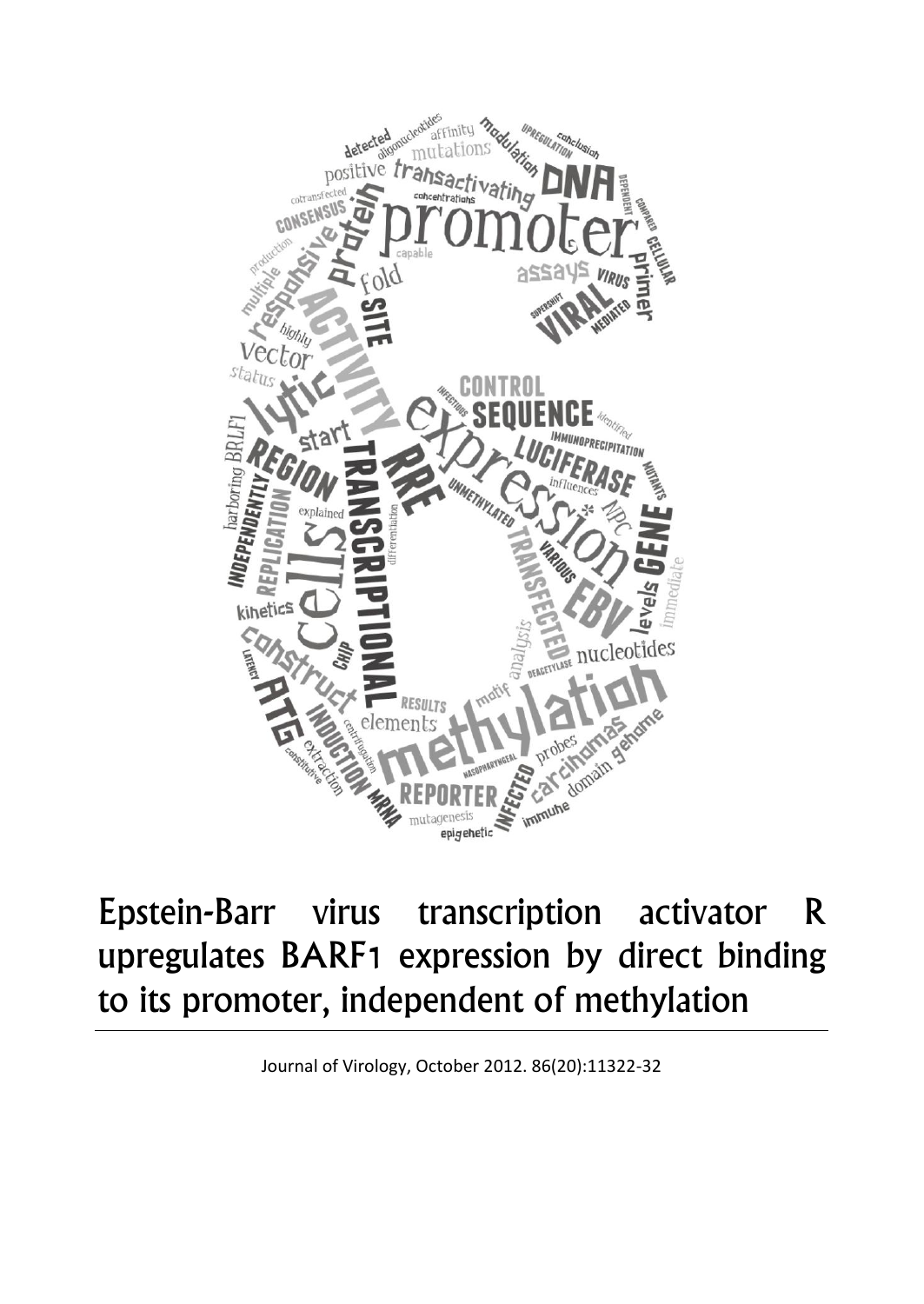# Epstein-Barr virus transcription activator R upregulates BARF1 expression by direct binding to its promoter, independent of methylation

EK Hoebe<sup>1</sup>, C Wille<sup>2</sup>, ES Hopmans<sup>1</sup>, AR Robinson<sup>2</sup>, JM Middeldorp<sup>1</sup>, SC Kenney<sup>2</sup>, and AE Greijer $1$ 

1: VU University Medical Center, Department of Pathology, Amsterdam, The Netherlands,

2: McArdle Laboratory for Cancer Research, Department of Oncology, University of Wisconsin School of Medicine and Public Health, Madison, Wisconsin, USA

### Abstract

Epstein-Barr virus (EBV) BamHI-A rightward frame 1 (BARF1) is considered a major viral oncogene in epithelial cells and has immune-modulating properties. However, in B cells and lymphomas, BARF1 expression is restricted to the viral lytic replication cycle. In this report, the transcriptional regulation of BARF1 during lytic replication is unraveled.

Bisulfite sequencing of various cell lines indicated a high level of methylation of the BARF1 gene control region. A BARF1 promoter luciferase reporter construct was created using a CpG-free vector, enabling true assessment of promoter methylation. Induction of the EBV lytic cycle is mediated by the immediate-early proteins BZLF1 (Z) and BRLF1 (R). R was found to activate expression of the BARF1 promoter up to 250-fold independently of Z and unaffected by BARF1 promoter methylation. Chromatin immunoprecipitation (ChIP), electrophoretic mobility shift assay (EMSA) and specific mutagenesis of the R-responsive elements (RREs) demonstrated direct binding of R to RREs between nucleotides -554 and - 327 relative to the BARF1 transcriptional ATG start site. The kinetics of BARF1 expression upon transactivation by R showed that BARF1 mRNA was expressed within 6 h in the context of the viral genome.

In conclusion, expression of the BARF1 protein during lytic replication is regulated by direct binding of R to multiple RREs in the gene control region and is independent of the promoter methylation status. The early kinetics of BARF1 upon transactivation by R confirm its status as an early gene and emphasize the necessity of early immune modulation during lytic reactivation.

## **Introduction**

Epstein-Barr virus (EBV) infects 90 % of the world population and persists in the host for life. It causes a relatively mild primary disease if acquired early in life and infectious mononucleosis if acquired after adolescence. EBV has dual tropism *in vivo*, infecting B lymphocytes and stratified epithelium (1,2), as reflected by its association with several lymphomas and carcinomas (3-6). Being a gamma herpesvirus, EBV can infect cells in either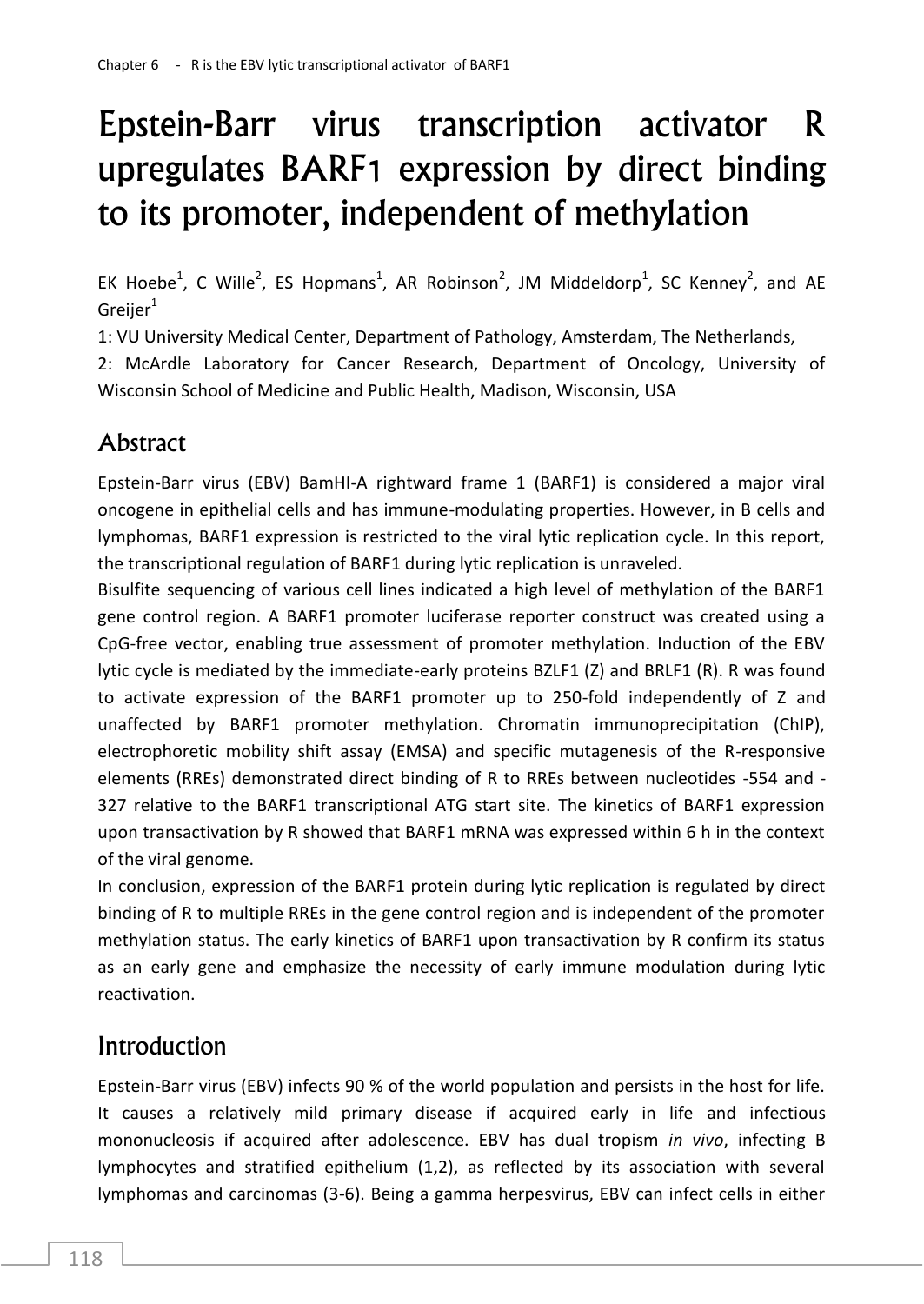latent or lytic form. Lytic replication, required for progeny virus production, occurs in epithelial cells and following differentiation of B cells into plasma cells (1,7,8). In latency, EBV expresses only a few genes necessary for viral genome persistence, altering signal transduction and cell cycle control and causing apoptosis inhibition and modulation of immune recognition.

The BamHI-A rightward frame 1 (BARF1) protein is highly and selectively expressed in carcinomas such as nasopharyngeal carcinoma (NPC) and gastric carcinoma (GC) and is considered a major viral oncogene in epithelial cells (9-13). BARF1 may drive carcinogenesis by immortalizing and transforming epithelial cells of different origins and by upregulating anti-apoptotic Bcl-2, enabling cell survival under inappropriate conditions (14,15). In addition, secreted hexameric BARF1 inhibits macrophage colony stimulating factor (M-CSF), thus manipulating myeloid cell growth and functions (16-18). In B cells and lymphomas, however, BARF1 expression is restrained to the viral lytic replication cycle (19,20).

Lytic replication is mediated by the virally encoded DNA polymerase using the oriLyt replication origin and results in the release of infectious viral particles (7,21). The switch from latent to lytic Epstein-Barr virus (EBV) infection is mediated by the viral immediate-early (IE) proteins, BZLF1 (Z, Zta, ZEBRA, EB1) and BRLF1 (R, Rta). Z and R are transcription factors which autostimulate their own expression, reciprocally activate each other, and cooperatively induce expression of all early lytic viral proteins, allowing the virus to replicate (7,21,22). Z is a 245-amino-acid (aa) bZip family protein homologous to c-Jun and c-Fos, together forming the AP1 transcription factor. It contains three functional domains: a transactivation (TA) domain (aa 1 to 167), a DNA binding domain (aa 178 to 196), and a dimerization domain (aa 197 to 221) (23). Z binds to the consensus AP1 motif as well as atypical AP1-like motifs known as Z-responsive elements (ZREs) (24-27).

R is a 605 aa protein with homologues among the gamma herpesviruses (28-30). It contains a combined N-terminal DNA binding and dimerization domain (aa1-232) and the TA (transactivator) domain is found in the C-terminal region (31). Rta homodimerizes in the absence of DNA. R activates some promoters through a direct binding to specific DNA sequences, known as R responsive elements (RRE) (32-35), but other promoters are activated by indirect mechanisms (36-39). R activates the BZLF1 promoter indirectly through effects on cellular transcription factors (c-Jun and ATF-2) which bind to a cyclic AMP responsive element (CRE) motif (36,40,41). RREs are GC-rich motifs of which the consensus recognition sequence is gNcc-N9-ggNg, where "N9" is a 9 nucleotide linker. The sequences of both the central nucleotides and, to a lesser extent, the flanking sequences contribute to the binding affinity and transcriptional activation by R (40). R promoter activation is inhibited by direct binding of the EBV LF2 protein which mediates its translocation from the nucleus (42). R also directly interacts with the histone acetyl transferase CREB-binding protein (CBP) (43), with Oct-1 (44), and with RanBPM, promoting R sumoylation (45).

Viral gene expression is, in addition to regulation by transcription factors, controlled by epigenetic modulation. The linear EBV genome in virions is not methylated. However, in latently infected cells the majority of the EBV genome becomes highly methylated. EBV uses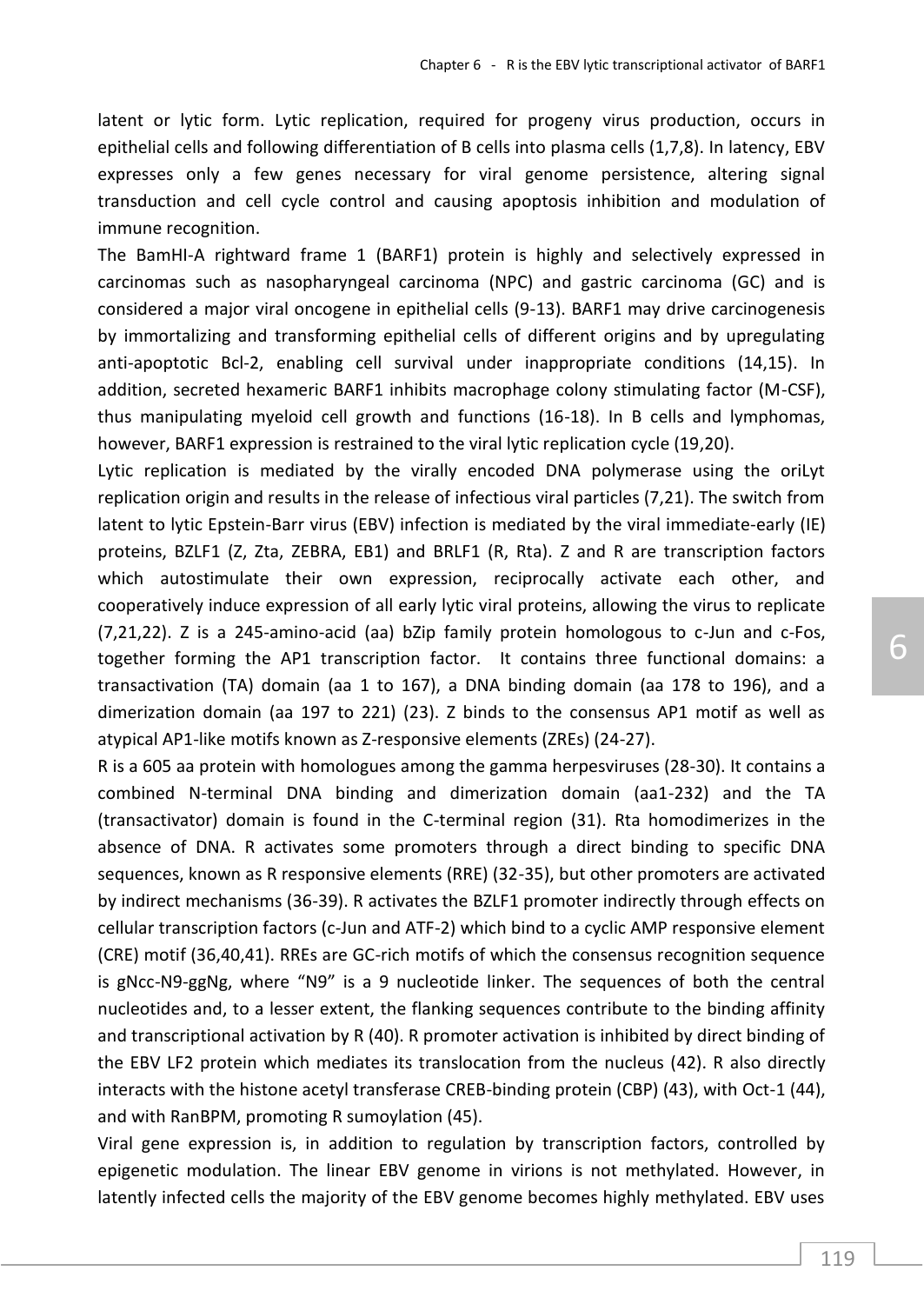controlled methylation of its genome initially to prevent production of viral progeny after initial infection, which would kill its host, and to suppress the expression of immunodominant latent viral antigens shortly after host cell immortalization (7,46-49). DNA methylation, which plays a critical role in modulating the expression of both cellular and viral genes, induces transcriptional repression by multiple mechanisms, including prevention of transcription factor binding to DNA and the recruitment of histone deacetylase (HDAC) complexes (50). The patterns of EBV genome methylation are specific, and selected viral promoters, such as Qp and both EBER genes and flanking sequences, appear never to be methylated (51-53). For the (down)regulation of these unmethylated regions, mechanisms other than methylation have previously been proposed (53,54). Z has an enhanced ability to bind to methylated promoters (55,56), and methylation is required for the virus to enter the lytic phase (57,58). R preferentially activates unmethylated lytic promoters; however, methylation does not inhibit DNA binding (C.K. Wille, presented at the 36th InternationalHerpesvirus Workshop, Gdansk, Poland, 24 to 28 July 2011).

BARF1 is considered an early lytic gene (22) but detailed information about its transcriptional activation in the lytic cycle is absent. The control region of BARF1 largely overlaps with that of BALF2. The BALF2 coding sequence is on the minus strand and its ATG start site only 734 nucleotides apart from BARF1. The methylation status of the BARF1 gene control region in various cell lines was investigated, showing a high level of methylated CpG islands. So far, it was unknown how BARF1 expression is regulated during the lytic stage. An independent study analyzing R DNA binding using chromatin immunoprecipitation (ChIP) sequencing indicated that R to binds to the bidirectional BARF1/BALF2 promoter region, but no detailed mapping was provided and BARF1 gene responsiveness to R was not further analyzed (35). In this study, the regulation of BARF1 in the lytic cycle by Z or by R or by Z and R in combination was investigated. We demonstrate that the BARF1 gene is transactivated by R and not by the major lytic switch protein Z, independently of methylation status, and show direct binding of R to multiple identified RRE sites. Site-directed mutagenesis of RRE sites showed RRE 2 located between -516 and -498 and RRE 3 located between -426 and -409 relative to the BARF1 transcriptional ATG start site to be the major activating sites. These results revealed a new mechanism for the regulation of BARF1 expression.

### Materials and methods

Cell culture. Hone-1, an EBV negative human nasopharyngeal carcinoma (NPC) cell line, SNU-719, a naturally derived EBV-infected gastric carcinoma cell line (59), and the P3HR1-derived cell line HH514 (a gift of G. Miller) were maintained in RPMI 1640 medium. HeLa, 293 cells, and C666.1 cells, a NPC cell line consistently harboring EBV (a gift from D. Thorley-Lawson), were maintained in Dulbecco's modified Eagle's medium (DMEM). C666.1 cells were cultured in fibronectin-coated flasks (Sigma-Aldrich, Buchs, Switzerland). AGS cells were maintained in Ham's F-12 medium. EBV-infected 293 cells, 293 cells infected with a Z knockout EBV mutant, EBV-positive AGS cells (gifts from H.-J. Delecluse), and 293 cells infected with Z stop and R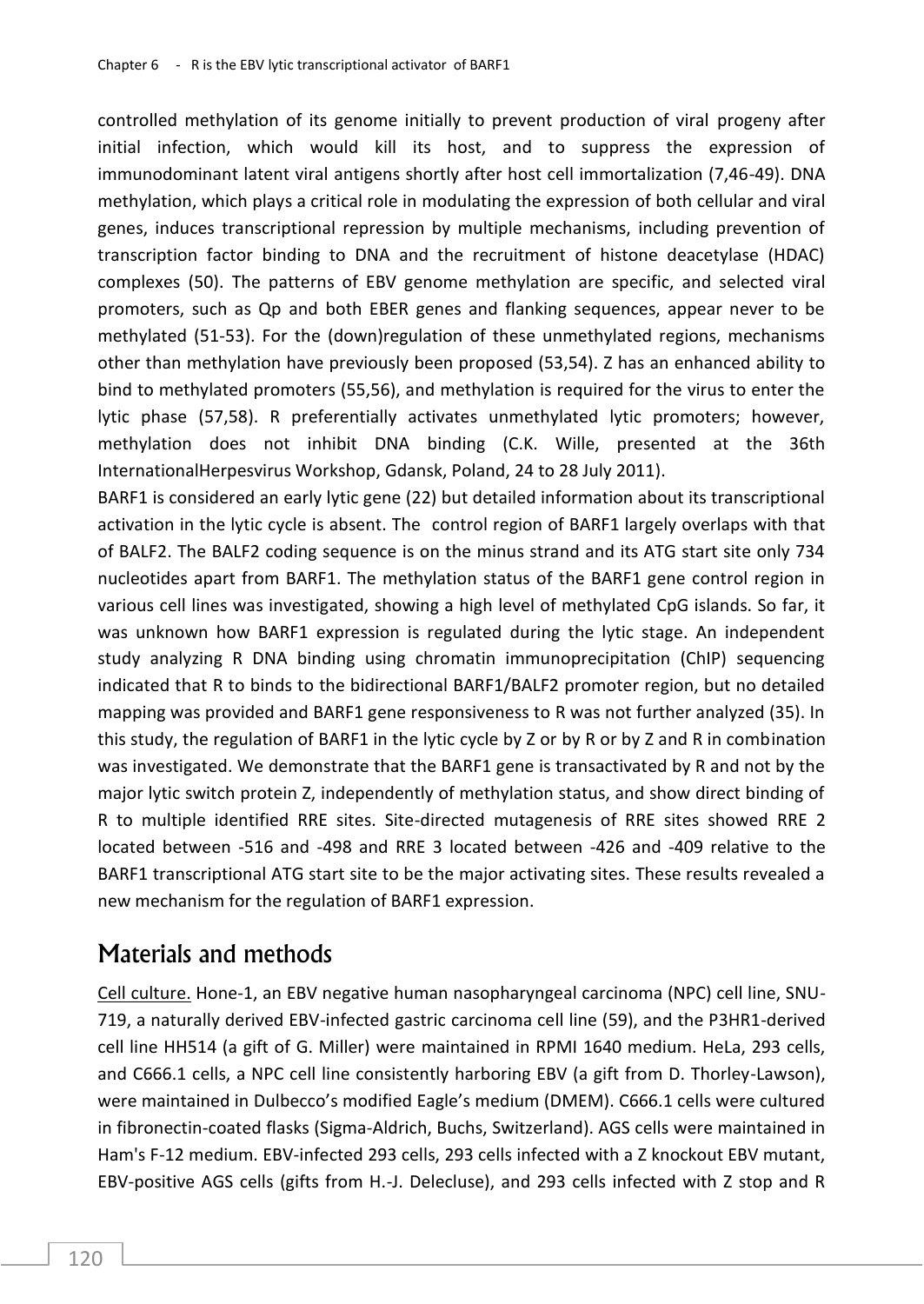stop EBV have been described previously (44,60), and were maintained under conditions of hygromycin (Roche, Basel, Switzerland) (100 µg/ml) selection. CNE-2 Akata cells (a gift from K. W. Lo), a NPC cell line superinfected with the Akata strain of EBV, were maintained in RPMI 1640 under conditions of G418 (Invitrogen, Carlsbad, CA) (400 µg/ml) selection. All media contained 10% fetal calf serum (FCS), 100 U sodiumpenicillin, 100 µg/ml streptomycin sulfate and 2 mM L-glutamine. HH514 was induced by using 20 ng of 12 tetradecanoylphorbol-13-acetate (TPA) per ml and 3 mM sodium butyrate (NaB) as described previously (61).

Bisulfite sequencing PCR (BSP). Tumor material from C15 and C17 human NPC xenografted in mice was a kind gift from P. Busson (62). Genomic DNA was isolated from cells and tumormaterial using silica-based extraction (Basic kit, BioMérieux, Craponne, France). An EZ DNA methylation kit (Zymo Research, Orange, CA) was used for bisulfate treatment of 500 ng DNA, after which the area of interest was amplified using AmpliTaq Gold (Roche). The following primer sequences designed to anneal to conversed DNA, and flanking the two largest methylation islands, were used (GenBank accession no. NC007605): region 1 (164414 to 164615) forward, AGTTAGTTAGGTTGGTTAGGGTTTA; region 1 reverse, CTCAAAATAATACTATACTACACAATAATA; region 2 (164550 to 164792) forward, GTTTTTGTGGTTATTTAGGTAGTTT; region 2 reverse, CCTTTACCAACCCTAATCCTCTAC; region 3 (164771 to 165045) forward, AGAGGATTAGGGTTGGTAAAGGTAG; and region 3 reverse, ACCATTACTCTAAACTCTCCTCACC. The PCR product was sent for direct sequencing to BaseClear (Leiden, The Netherlands).

Plasmids. Plasmid DNA was purified on maxiprep columns according to the manufacturer's protocol (Qiagen, Venlo, The Netherlands). pSG5 and pcDNA3.1 were obtained from Stratagene (La Jolla, CA) and Invitrogen, respectively. The SG5-R and SG5-Z expression vectors (kindly provided by S.D. Hayward) containing the B95.8 BRLF1 and BZLF1 open reading frames respectively, and SG5-R (aa 1 to 550) expressing R deleted for the transcriptional activation domain were previously described (44,63). The BARF1 promoter region from -678 to the ATG start site (164367 to 165045) (GenBank accession no. NC007605) was cloned into pCpG.LUC, a CpG-free luciferase reporter vector kindly provided by M. Rehli (64), using forward primer with a SpeI site (CTGACTAGTCTCATCACGCAACACCCACTGTTT) and a reverse primer with BglII site (AATAGATCTGCTCTGGACTCTCCTCACCCAG). To construct deletion mutants the following forward primers with a SpeI site were used: ATG-633 (CTGACTAGTAAGTCAGTCAGGCTGGCC AGG), ATG-582 (CTGACTAGTGATCTTGGCATGCCGCCCAGC), ATG-468 (CTGACTAGTACCGCAAA CACCACTGTGTAGC), ATG-410 (CTGACTAGTGGTCGTTGTACACTGCGCGCAG), ATG-350 (CTGAC TAGTCGATGTCGGCTGTCCTGCAGG), ATG-327 (CTGACTAGTAGCTCCGCGTACAGCTTCCTATCC), ATG-261 (CTGACTAGTGGCAAAGGCAGGTCTTTCTCATCC), ATG-220 (CTGACTAGTCATGGCCCTG AACATGAGGTAGC), ATG-156 (CTGACTAGTCACGCCTCGACCGGGGTC), and ATG-63 (CTGACTAG TTGATAAAATGGGCGTGGCAG. The plasmid was propagated in PIR-expressing bacteria (Invitrogen). RRE mutants of the BARF1 promoter reporter construct were created using the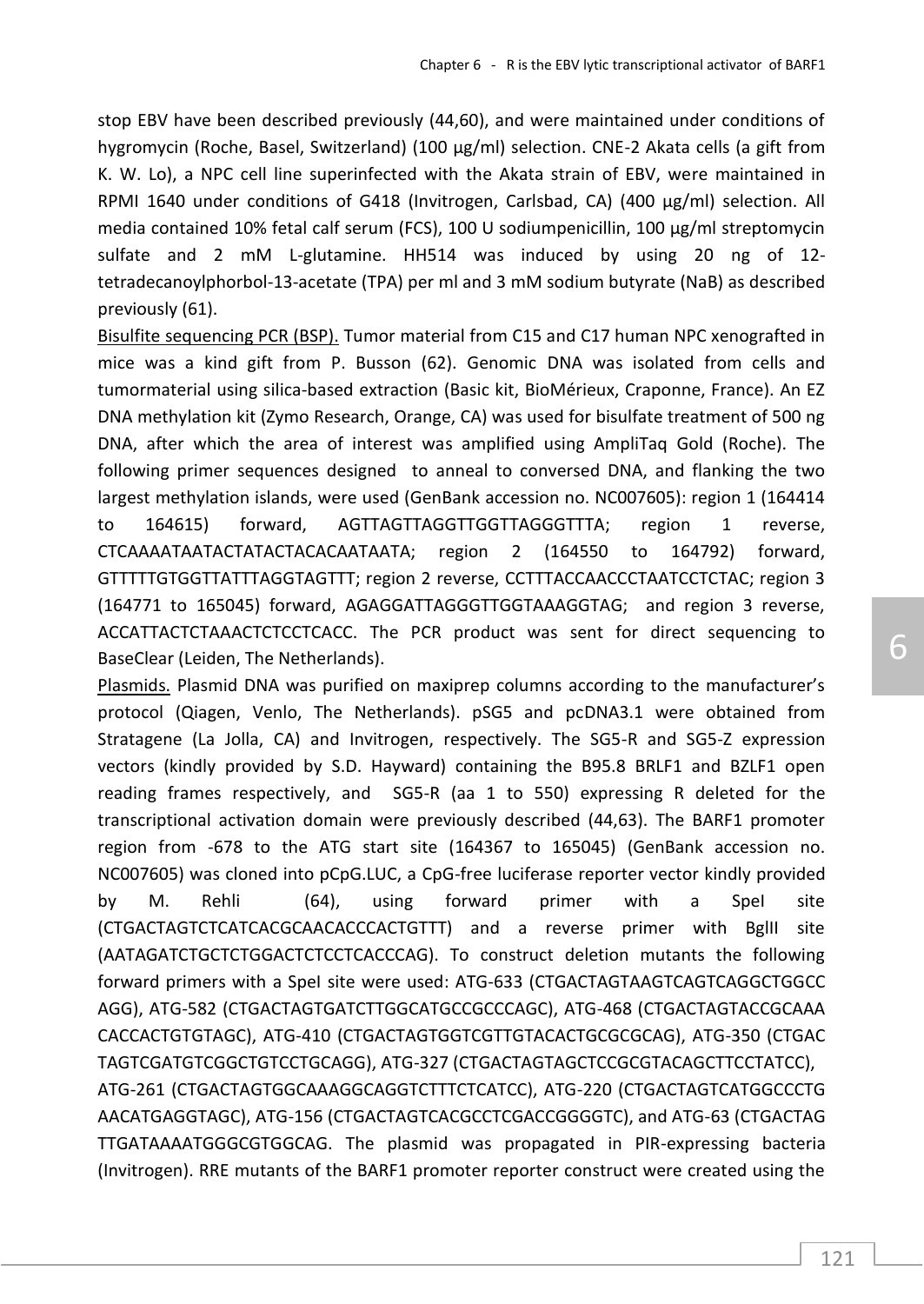QuickChange Lightning multisite-directed mutagenesis according to manufacturer's instructions (Stratagene) to incorporate specific mutations in pCpG.BARF1p(ATG-582).LUC.

*In vitro* DNA methylation. The use of a CpG-free reporter construct enables study of the effect of promoter methylation without silencing due to backbone methylation. *In vitro* DNA methylation of the luciferase constructs was accomplished with CpG methylase (SssI methyltransferase; New England BioLabs, Ipswich, MA), by following the procedure recommended by the manufacturer. Completion of DNA methylation was confirmed by digestion with the restriction enzyme HpaII (New England BioLabs), which cleaves its recognition sequence only if the DNA is not methylated at the cytosine residue within the CpG motif.

Transfections. Cells were seeded the day prior to transfection. Transfections of HeLa cells for reporter assays were performed by use of Fugene 6 (Roche). Other cell lines were transfected by use of Lipofectamine 2000 (Invitrogen). Transfections were performed according to the manufacturer's instructions, except that for reporter assays the reagent/DNA ratio was 1.5  $\mu$ I - 0.5  $\mu$ g in 100  $\mu$ I Opti-MEM for 2x105 cells plated in 1 ml medium in a 12-well plate.

Luciferase assays. Luciferase assays were performed 48 h after transfection by using extracts prepared by freeze-thawing the cell pellet in reporter lysis buffer according to the instructions of the manufacturer (Promega, Madison, WI). Luciferase activity was assayed using the luciferase reporter assay system (Promega) as suggested by the manufacturer.

ChIP assay. Chromatin immunoprecipitation (ChIP) was performed as described previously (44). Briefly, 293 BRLF1-stop cells were transfected with pSG5 or pSG5-R, and cross-linked after 24 h in EGS (ethylene glycolbis [succinimidyl succinate]) followed by fresh 1% paraformaldehyde. Following cell lysis and DNA fragmentation by sonication, DNA-protein complexes were immunoprecipitated with anti-BRLF1 (Argene, Shirley, NY), and control anti-IgG (Santa Cruz, Santa Cruz, CA) antibodies. Protein-DNA cross-linking was reversed at 65°C overnight, and DNA was purified using the Qiagen gel extraction kit. The presence of BARF1 promoter DNA fragments in each precipitate was detected with PCR using forward primer GGCCCTGAACATGAGGTAGC and reverse primer TCTGGACTCTCCTCACCCAG (164829 to 165042), and primers for GAPDH (glyceraldehyde-3-phosphate dehydrogenase) were forward primer TCACCACCATGGAGAAGGCT and reverse primer GCCATCCACAGTCTTCTGGG.

Electrophoretic mobility shift assays (EMSAs). R550 protein extract and control extract were created as previously described by Chen et al. (10) by lysis of SG5-R550- and SG5 -transfected HeLa cells. Cells were harvested, centrifuged, and snap-frozen at -80°C. Frozen cell pellets were suspended in lysis buffer containing 0.42 M NaCl, 20 mM HEPES (pH 7.5), 25% glycerol, 1.5 mM MgCl<sub>2</sub>, 0.2 mM EDTA, 1mM dithiothreitol (DTT), 1 mM phenylmethylsulfonyl fluoride (PMSF) and protease inhibitor cocktail (Roche), followed by 15 min of maximum speed centrifugation at 4°C. Supernatants were stored at -80°C and protein concentrations were determined by the Bradford method (BioRad, Hercules, CA). Annealed double-stranded oligonucleotides (Figure 3C) were endlabeled with  $32P$  using T4 polynucleotide kinase (New England BioLabs) and desalted with G-25 Sephadex columns (Roche). Binding reactions were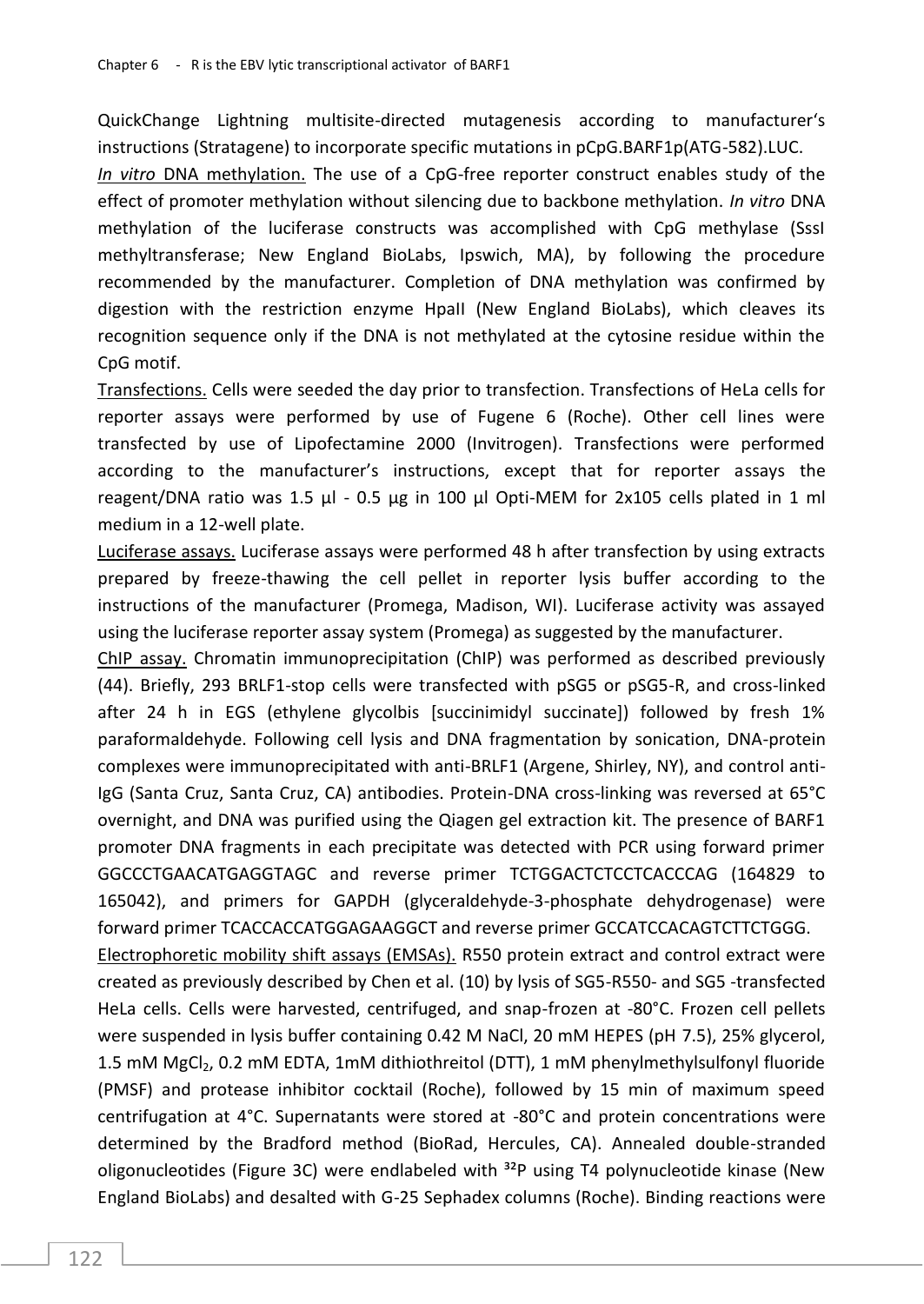performed in buffer containing 10 mM HEPES (pH 7.5), 50 mM NaCl, 2 mM MgCl<sub>2</sub>, 2.5 µM  $ZnSO<sub>4</sub>$ , 0.5 M EDTA, 1 mM DTT, 15 % glycerol, and 0.5 µg poly(dI-dC), using 15 µg total cell lysate followed, after 5 min at room temperature, by 11,000 cpm of labeled nucleotide in a total volume of 50 µl. For supershift reactions, anti-BRLF1 (Argene) was added 20 min following addition of the probe. The reactionmixtures were incubated for 40 min at room temperature before being loaded onto a 4 % polyacrylamide gel in 0.5X Tris-borate-EDTA buffer at 35 mA. Gels were dried on Whatman paper under vacuum conditions and exposed to autoradiography film for 12 to 40 h at -80°C.

Quantitative RT-PCR. Cells were plated in 6-well plates and transfected with either SG5-R or SG5 as a control. At designated time points, cells were harvested in 1 ml TRIzol (Invitrogen) and stored at -80°C until further processing. Guanidinium isothiocyanate-phenol-chloroform extraction was performed to isolate total cellular RNA, followed by DNase (Promega) treatment and ethanol-precipitation. cDNA was synthesized using avian myeloblastosis virus (AMV) reverse transcriptase (RT; Promega) and sequence-specific primers BARF1 forward (GCCTCTAACGCTGTCTGTCC) and reverse (GAGAGGCTCCCATCCTTTTC) (165414 to 165433) (GenBank accession no. NC007605), R forward (TGATGATTCCTGCCACCATA) and reverse (GAGGACGGGATAGGTGAACA) (92289 to 92507), U1A forward (CAGTATGCCAAGACC GACTCAGA) and reverse (GGCCCGGCATGTGGTGCATAA). RT-PCR was performed with SybrGreen (Roche) and afore mentioned primers using a LightCycler 480 system (Roche) After quantification to known concentrations of the corresponding gene constructs, values were normalized to U1A.

SDS-PAGE and Western blot analysis. Cells were lysed in radioimmunoprecipitation assay (RIPA) buffer containing protease inhibitor cocktail (Roche) and sonicated, after which cell debris was removed by centrifugation. Supernatants were diluted in 2X loading buffer (BioRad) with β-mercaptoethanol, denatured for 5 min at 95°C and separated on a 10 % sodium dodecyl sulfate polyacrylamide gel electrophoresis SDS-PAGE gel. After transfer to Hybond ECL nitrocellulose membrane (GE Healthcare, Little Chalfont, United Kingdom), the membrane was blocked in phosphate buffered saline (PBS) with 0.05 % Tween20 (PBST) containing 3 % nonfat dry milk for 1 h at room temperature, after which the following antibodies were incubated for 2 h at room temperature in PBST containing 5 % bovine serum albumin (BSA): anti-BRLF1 (Argene) (1:250), Anti-BZLF1 (Santa Cruz Biotechnology, sc-53904 (1:250), and Anti-β-actin peroxidase (Sigma-Aldrich) (1:10,000). After incubation with peroxidase-labeled secondary antibody rabbit anti-mouse (Dako, Glostrup, Denmark) bands were visualized with ECLPlus (GE Healthcare).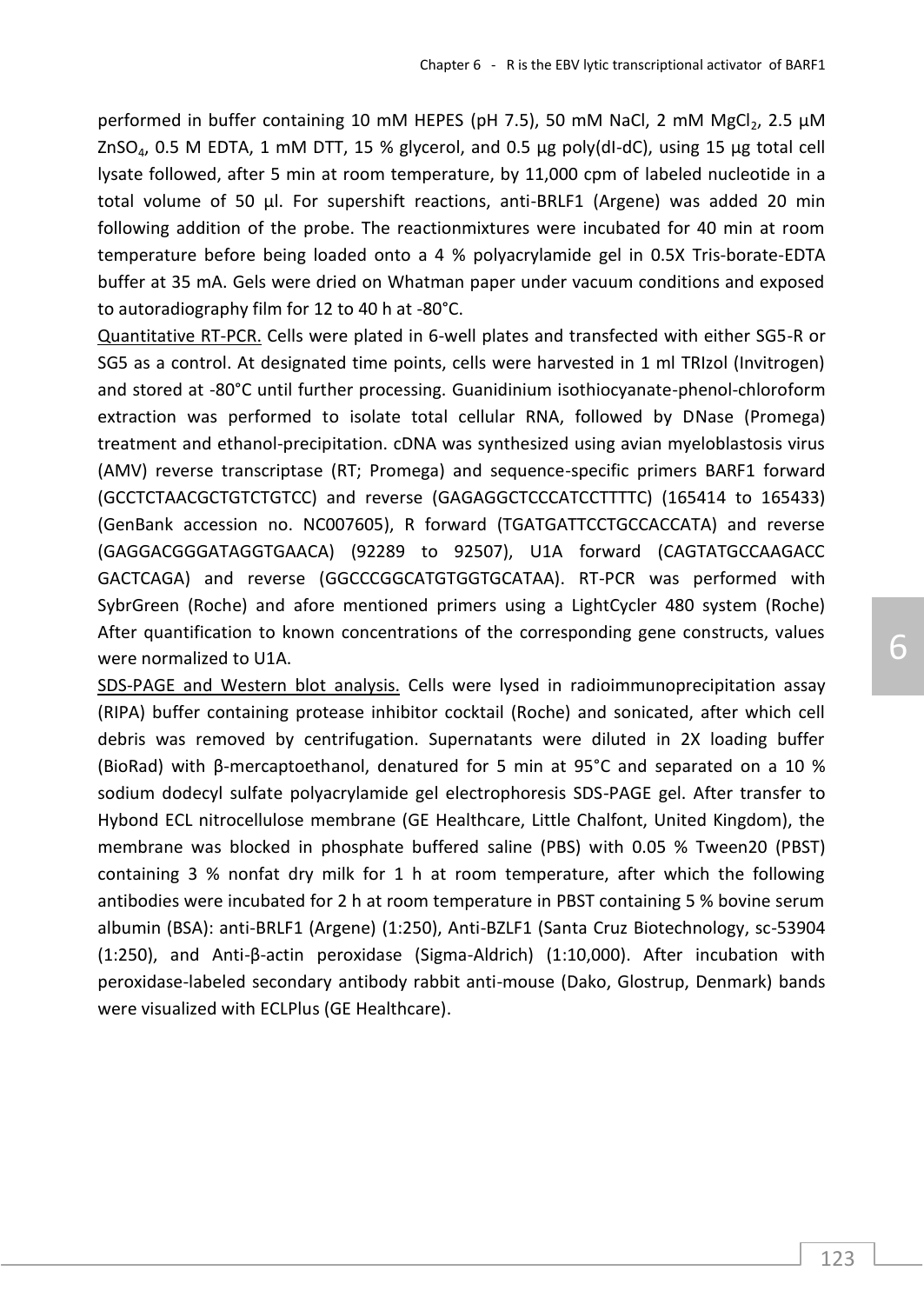

**Figure 1.** Methylation of the BARF1 promoter region. [A] Methprimer analysis of CpG islands in the BARF1 promoter showed two large CpG islands spanning the whole promoter up to -607 nucleotides relative to the BARF1 ATG start site. Obs, observed; Exp, expected. [B] Quantitative PCR of BARF1 and R mRNA normalized to U1A. BARF1 mRNA was detected in both C15 and C17 NPC mouse tumormaterial and in C666.1 NPC cells. R levels in C15 mouse tumormaterial were below the detection limit. BARF1 mRNA was present at low levels in HH514 cells but could be expressed upon treatment with NaB and TPA. [C] Bisulfite sequencing PCR (BSP) using primers as indicated (arrows) was performed to analyze the CpG islands on the BARF1 promoter from ATG-632 to the ATG start site. Almost all CpGs in the investigated samples were methylated (black dots), both in HH514 Burkitt's lymphoma cells and in C666.1 cells consistently harboring EBV and C15 and C17 mouse xenograft NPC tumormaterial. CpG site I was unmethylated (white dots) in C666.1 cells and C17 tumormaterial. CpG site II was unmethylated in HH514 cells. [D] BSP analysis of 24 h NaB-TPA-treated HH514 cells shows that the BARF1 promoter was partially (gray dots) or completely (white dots) demethylated.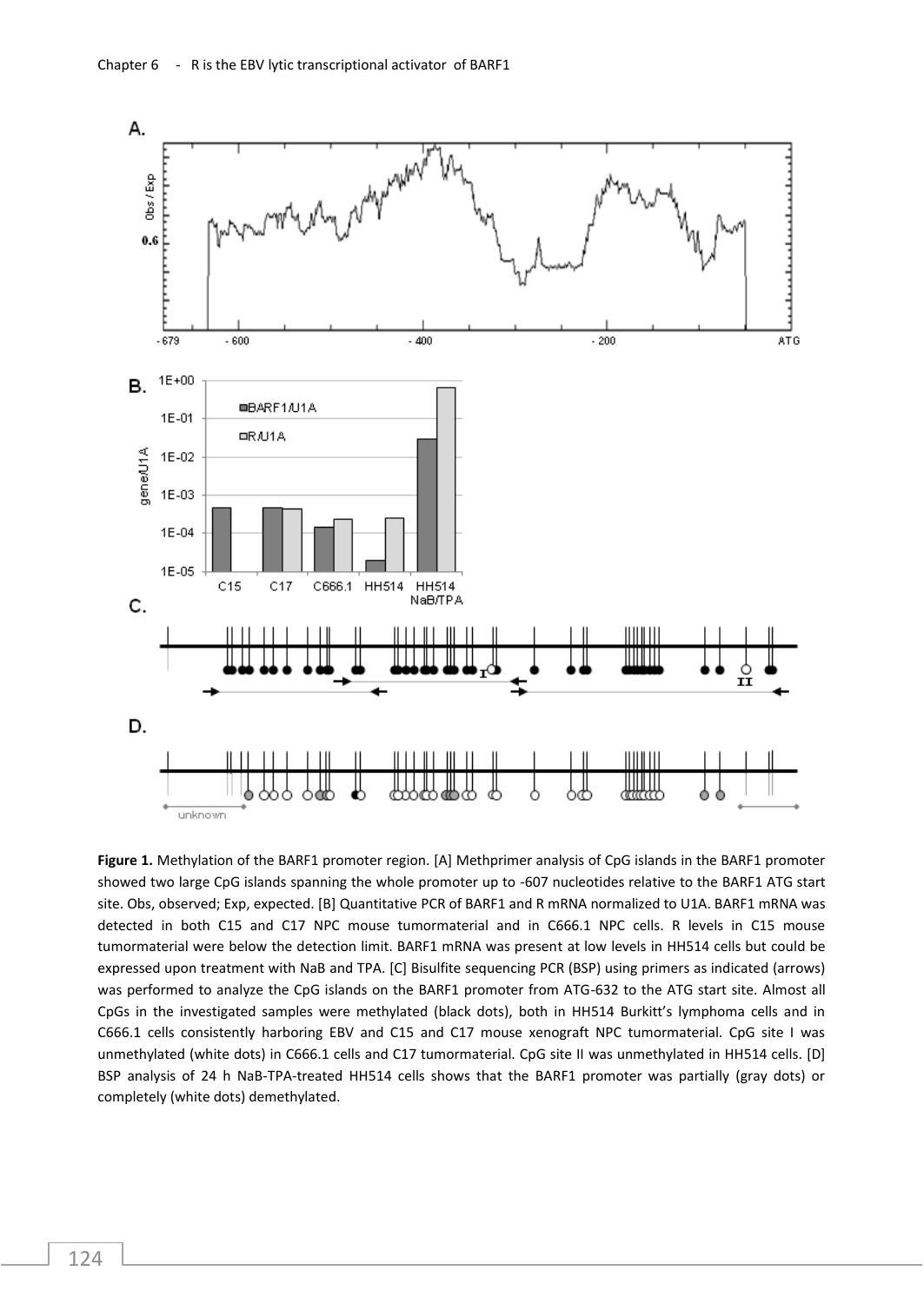### **Results**

The BARF1 promoter is highly methylated in cell lines and carcinomas.

The methylation status of EBV-promoters influences regulation by various transcription factors. Analysis of the number of CpGs in the BARF1 promoter by using Methprimer (65) showed two large CpG islands spanning the whole putative promoter region up to -607 relative to the BARF1 ATG start site (Figure 1A). Bisulfite sequencing PCR (BSP) primers were developed to completely analyze the region from ATG-632 to the ATG start site comprising the CpG regulatory elements. Two cell lines, HH514 Burkitt's lymphoma cells and C666.1 cells consistently harboring EBV, were studied next to C15 and C17 mouse xenograft NPC tumor material (62). BARF1 mRNA was expressed in the C666.1 NPC cell line and in C15 and C17 NPC mouse tumor (Figure 1B). After bisulfite treatment, the CpG-rich regions were amplified for sequence analysis. Almost all CpGs in the investigated samples were methylated (Figure 1C, black dots), in both the carcinoma and B cell lines, indicating that BARF1 was expressed, despite methylation of its promoter. CpG site I was (partly) unmethylated (white dot) in C666.1 cells and C17 tumor material. CpG site II was unmethylated in HH514 cells. Treatment of HH514 cells with the histone deacetylase inhibitor sodium butyrate (NaB) combined with TPA for 24 h induced the early lytic cycle, which is associated with hypomethylation of the viral DNA (66). BSP methylation analysis of NaB-TPA-treated HH514 cells, demonstrated that the vast majority of the BARF1 promoter was demethylated (Figure 1D). Quantitative analysis confirmed that expression of the lytic cycle immediate-early gene R and the early gene BARF1 mRNA was induced by NaB-TPA treatment (Figure 1B).

#### R, but not Z, activates the BARF1 promoter, independently of methylation status.

To examine if and which of the immediate early proteins were responsible for the induction of the BARF1 gene in the lytic cycle the BARF1 promoter sequence (up to -679 nucleotides from the ATG start site) was inserted upstream of the luciferase gene in a pCpG-free reporter construct. EBV-positive cells have always a certain amount of baseline lytic activity: 1 to 5 % of the cells express Z and/or R. The constitutive activity of the BARF1 promoter was higher in EBV-positive cells (Figure 2A), indicating that an EBV gene was responsible for the activity. The reporter construct was cotransfected with an expression vector containing the R gene in multiple EBV-positive and -negative cell lines. Induction of luciferase activity was evaluated 48 h after transfection. Equal R expression levels were confirmed by Western blot analysis (data not shown). R induced 50- to 250-fold upregulation of luciferase activity in both EBVpositive and -negative cell lines (Figure 2B). The BARF1 promoter region was found to be highly methylated. To examine how methylation affects its ability to be activated, the pCpG luciferase construct containing the BARF1 promoter was *ex vitro* methylated using methyltransferase or mock treated. Both the constitutive activity and the R-induced activity of the BARF1 promoter-driven luciferase construct were weaker in the methylated construct, leaving the fold induction mostly unaffected by methylation (Figure 2C and 2D). With some promoters, Z preferentially binds to the methylated versus the unmethylated Z response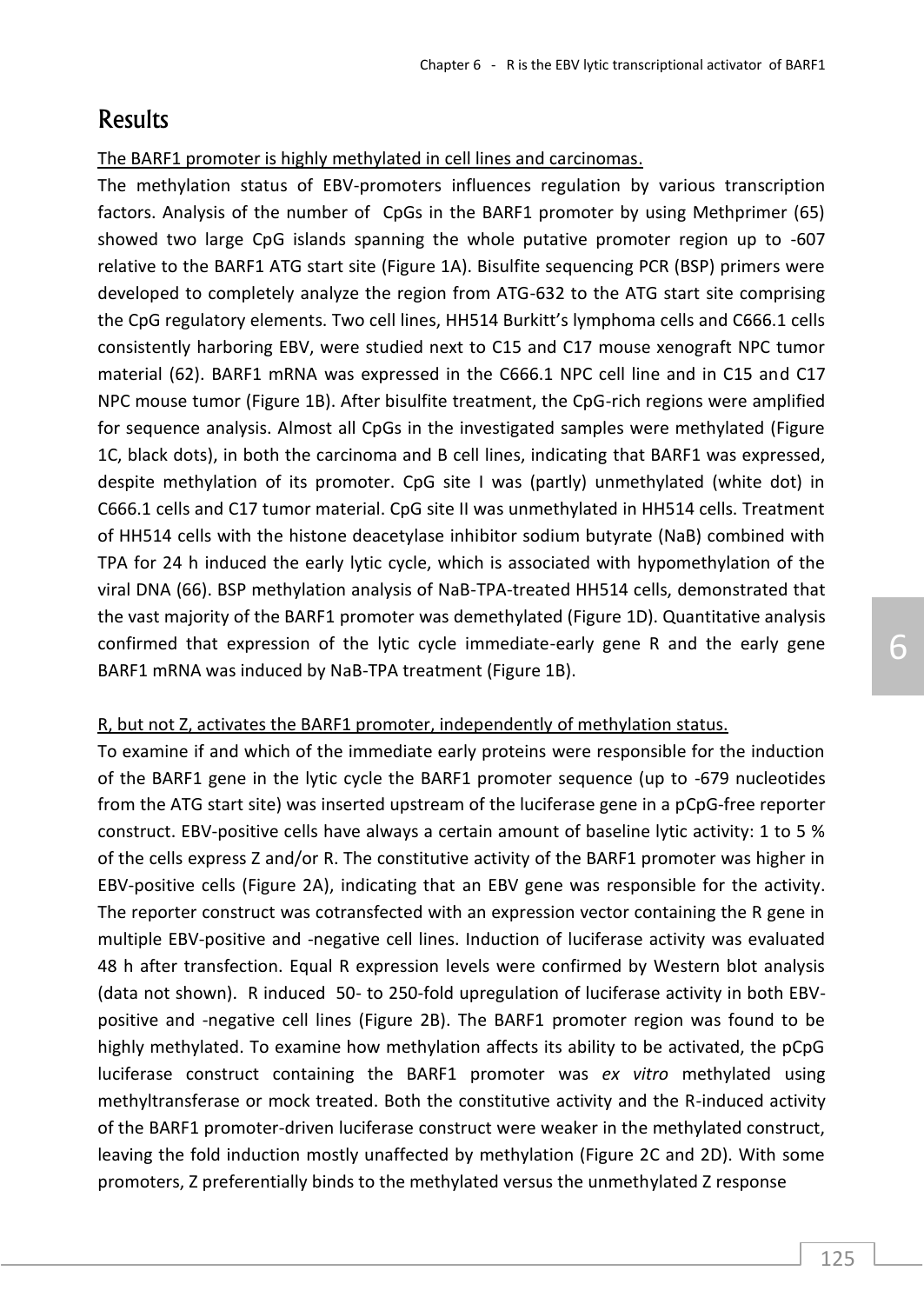

**Figure 2.** R, but not Z, activates the BARF1 promoter, independent of methylation status and in the context of the viral genome. A BARF1 promoter reporter construct was created by inserting the promoter sequence up to -679 nucleotides from the ATG start site upstream of the luciferase gene in a CpG-free reporter construct. [A] Luciferase assays showed that the constitutive activity of the BARF1 promoter in pCpG.LUC versus pCpG.LUC empty was highest in EBV-positive C666.1 and SNU-719 cells. [B] Cotransfection of the reporter construct with an R expression vector induced a 50- to 250-fold upregulation of luciferase activity in most cell lines and up to 3,000 fold in HeLa cells. Hela, AGS, and SNU-719 cells,  $n = 2$ ; for C666.1 and Hone1 cells,  $n = 3$ , Standard errors of the means (SEM) are shown. [C] An *ex vitro*-methylated reporter construct maintained its activation when cotransfected with an R expression vector. [D] Representative example of unmethylated or methylated promoter construct cotransfected either with an R or Z expression vector in AGS cells. Both empty vector (-) and R vector relative light unit (RLU) values were lower when the promoter luciferase construct was methylated, leaving the fold activation mostly unaffected. SDS-PAGE westernblot analysis confirmed equal expression levels of Z and R protein. [E] EBV-positive C666.1 and AGS B95.8 cells expressed more BARF1 mRNA 48 h after transfection with R, indicating that R upregulates BARF1 in the context of EBV infection. con, control. [F] Parallel experiment using Z-defective 293HEK cells (Zstop) and Zknockout (ZKO) AGS cells demonstrated autonomous R-transactivating activity of BARF1 that was independent of the lytic cycle. When only 1 % of the transfected DNA consisted of R expression vector, induction of BARF1 was reduced, indicating that BARF1 induction was R dosage dependent.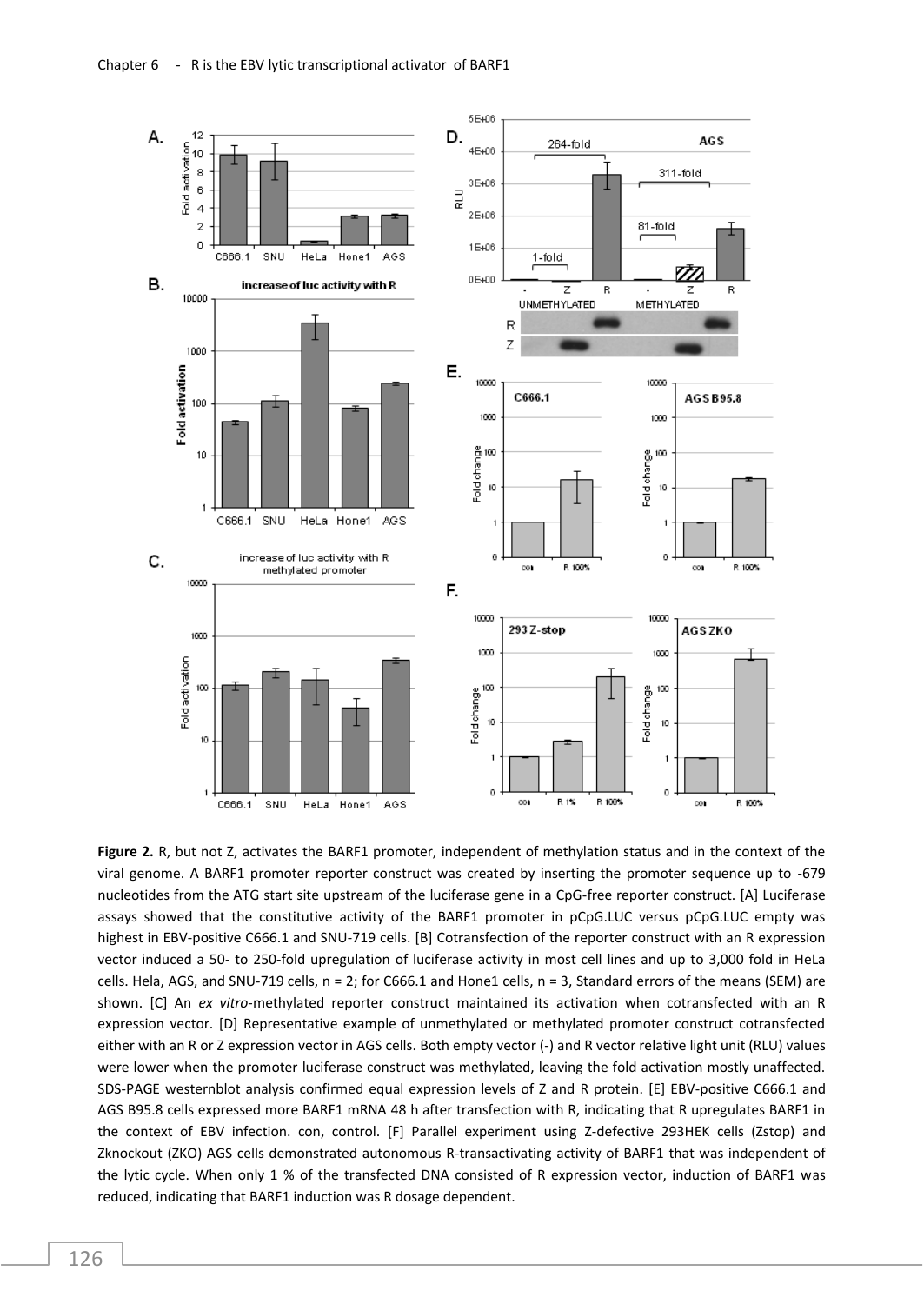elements (55,56). A minor induction of expression of the methylated construct was seen upon cotransfection with the Z expression vector (Figure 2D), and, depending on the cell line, Z mediated an average of a 45-fold induction of luciferase activity of the methylated construct (data not shown). Cotransfection with both Z and R resulted in an induction of luciferase activity than that seen when R alone was expressed (data not shown).

#### R alone can induce BARF1 expression in EBV infected epithelial cells.

To obtain conclusive evidence that R activates BARF1 RNA expression in the context of EBV infection, EBV-positive cells were transfected with R expression vector and quantitative RT-PCR was performed. CNE Akata (not shown) and AGS B95.8 cells, both carrying recombinant EBV, and C666.1 cells, a NPC cell line consistently harboring EBV, showed induction of BARF1 mRNA above basal expression levels when R was transfected (Figure 2E). To rule out the possibility that this induction was independent of viral replication, cells with a Z-defective EBV, 293 Zstop and AGS ZKO , incapable of lytic induction were transfected with the R expression vector. The strong induction of BARF1 mRNA confirms that R is capable of transactivating the BARF1 promoter in the context of the viral genome, independently of Z or viral replication (Figure 2F). The increase of BARF1 RNA expression was R dosage dependent.

#### Multiple RREs are mapped between -544 and -327 nucleotides relative to the ATG start site.

The BARF1 promoter region harbors multiple potential R responsive elements (RREs) based on consensus sequence gNcc-N9-ggNg (40) as depicted in Figure 3A. To determine if R directly binds to the BARF1 promoter region in EBV-harboring cells, chromatin immune precipitation (ChIP) assays were performed using extracts from BRLF1-stop cells transfected with an R expression vector or a control vector. R was precipitated by anti-R antibody, and cross-linked DNA was PCR amplified. As shown in Figure 3B, the ChIP assays demonstrated that R binds to the BARF1 promoter region or in its immediate proximity.

To map the precise locations of the RREs in the BARF1 promoter, a series of probes was designed spanning each of the various RREs and surrounding nucleotides in the BARF1 promoter (Figure 3C). The ability of R to bind to these RRE probes was evaluated in an electromobility shift sssay (EMSA), using lysate of cells transfected with an R550 (aa 1 to 550) expression vector, which lacks the activation domain and was previously shown to bind with higher affinity than full-length R in EMSA (40). A probe containing the EBV BMLF1 (SM) promoter RRE, previously found to be a strong RRE (40), served as a positive control. The probes that showed detectable R binding contained BARF1 promoter sequences from nucleotides -544 to -327 relative to the BARF1 transcriptional ATG start site (Figure 3D). Specific interaction between the oligonucleotides and R550 was confirmed by supershift (S) with antibody to R. Remarkably, the probe containing a predicted RRE sequence with the best homology to the optimal R binding element (R7) (40) did not show detectable binding in EMSA (not shown). The BARF1 RRE probes also demonstrate binding to unknown cellular factors, some of which have the same migration properties as R. Therefore, the supershift bands with antibody against R are more visible. These unknown factors are not further des-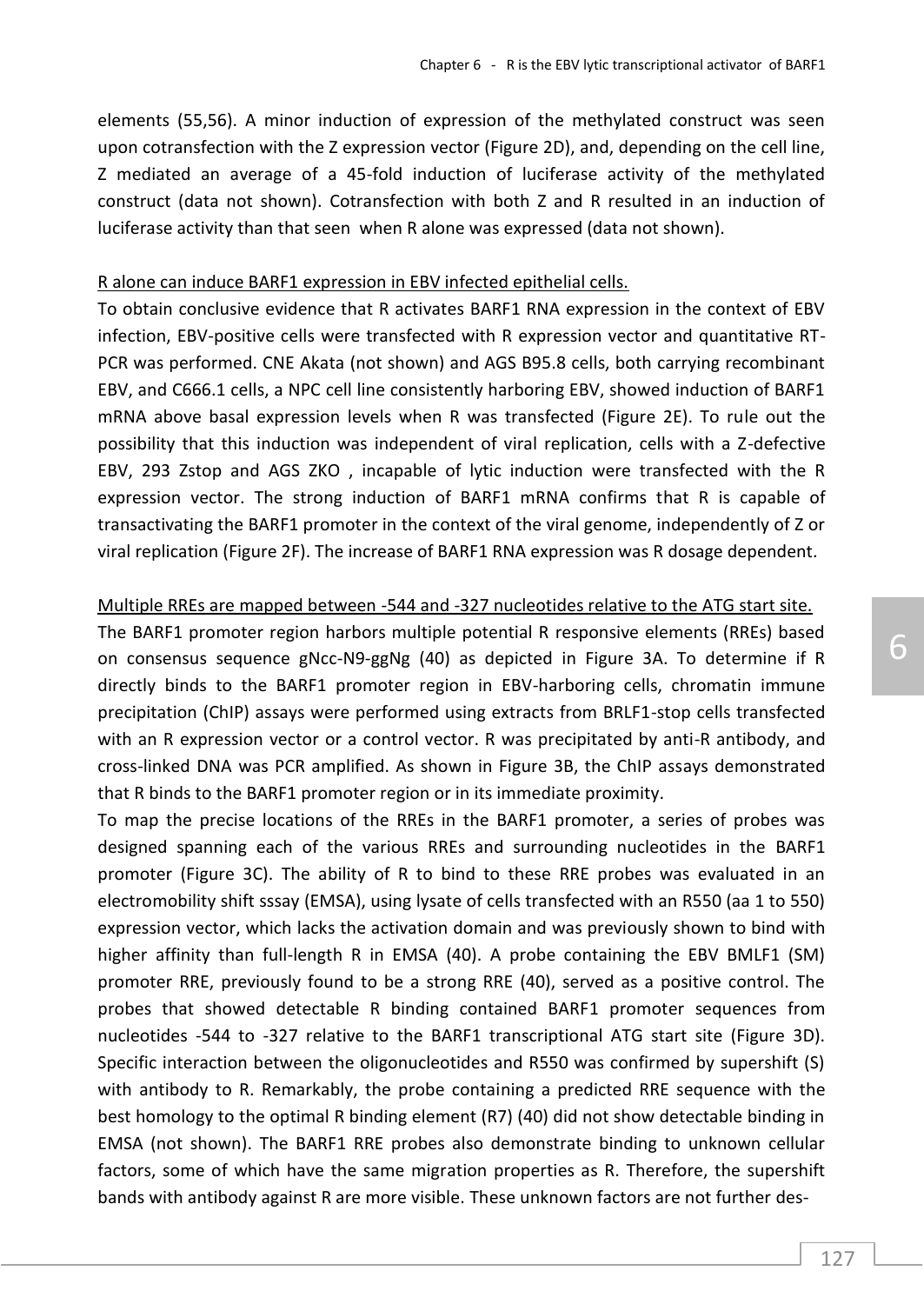

c.



and with or without R expression vector. The R-induced luciferase activity (fold) was measured 48 h after transfection. Data represent the results of a representative experiment.

**Figure 3.** R binds to RREs on the BARF1 promoter. [A] Potential R responsive elements (R1 to R7) are depicted on the BARF1 promoter region. Black vertical lines represent methylation sites. Rounded gray indicators point to the deletion mutants made from the BARF1 reporter construct, shortening the BARF1 promoter sequence from the original -679 to -63 relative to the ATG start site. The asterisk indicates the R ChIP-sequence peak as determined by Heilman et al. (35). [B] ChIP assays were performed using extracts from 293HEK BRLF1-stop cells transfected with an R expression vector (R) or a control vector (-). R was immunoprecipitated by a control antibody (Ab) or anti-R antibody, and coimmunoprecipitated DNA was PCR amplified. The band in the last lane indicates that the BARF1 promoter region DNA specifically precipitated with R. [C] The RRE optimal sequence and the consensus sequence according to Chen et al (40) are shown. Oligonucleotides of the potential RREs in the BARF1 promoter with surrounding nucleotides were used in EMSA. To create doublestranded probes, oligonucleotides were hybridized with their respective opposite strands. The oligonucleotide of the BMLF1 promoter RRE served as a positive control. CpG sites are indicated by stars. [D] The ability of *in vitro*translated C-terminal truncated R (R550) to bind to <sup>23</sup>P-end-labeled probes of the potential RREs in the BARF1 promoter was examined by EMSA. Extracts were made of HeLa cells transfected with control (-) or with R550 (+). A probe containing the BMLF1 promoter RRE served as a positive control. Four of the seven RREs (RRE1 to 4) on the BARF1 promoter showed binding (R). S, supershift; F, unbound oligo. [E] Deletion mutants of the BARF1 promoter reporter construct were made as indicated in panel B. AGS cells were transfected with the deletion mutant luciferase constructs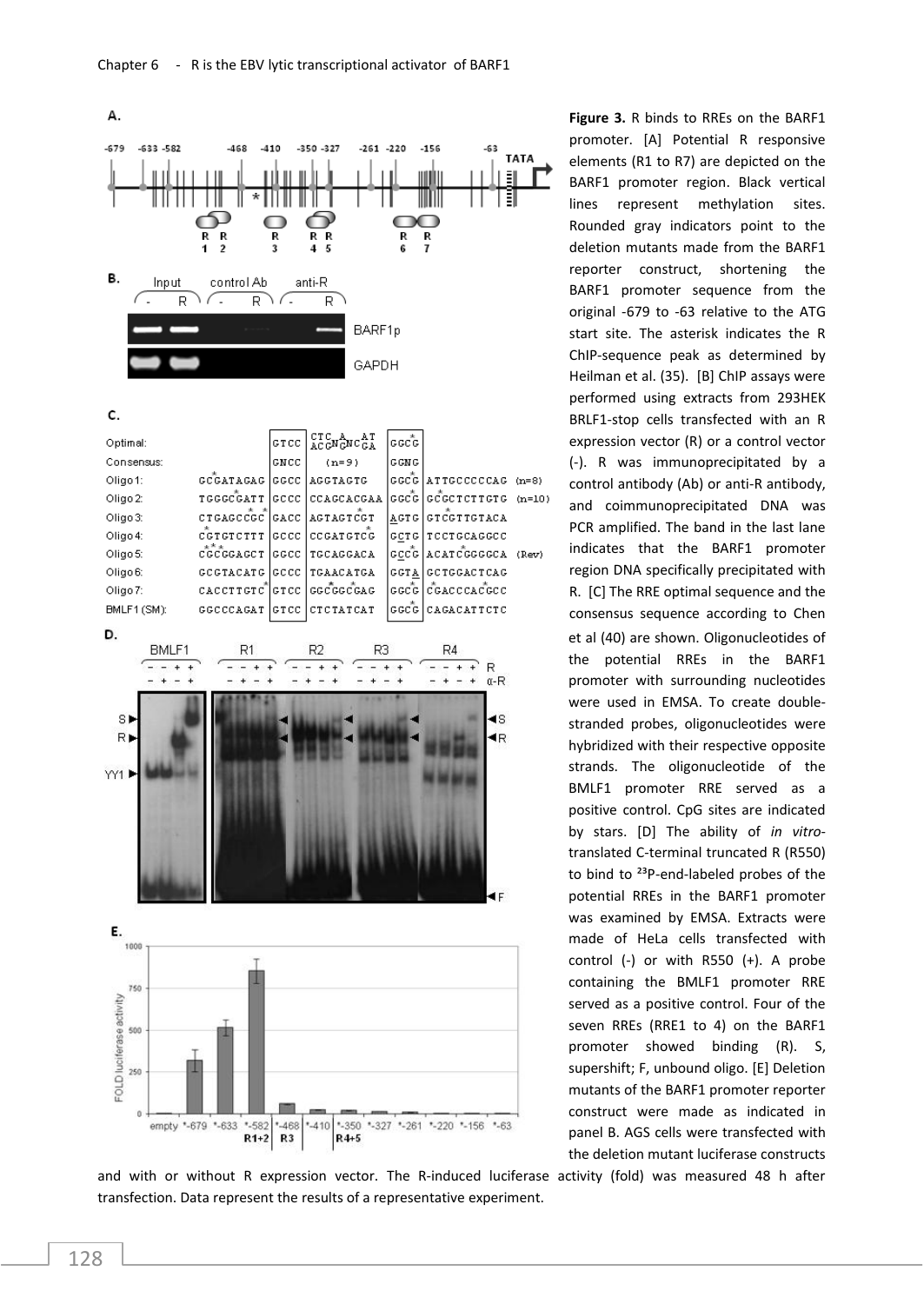scribed in this report. The BMLF1 oligonucleotide forms, apart from R, a complex with YY1 (40).

To further identify the RRE responsible for BARF1 promoter activation by R, deletion mutants of the reporter construct were made, shortening the BARF1 promoter sequence from the original -679 to -63 nucleic acids relative to the ATG start site in small, 23 to 114 nucleotide steps (Figure 3B). After removal of the region between ATG-679 and -582 an initial 3-fold increase of luciferase activity up to 900-fold was seen (Figure 3E), which can be explained by loss of interfering proteins or suppressors. When R1 and R2 (between 5' deletion ATG-582 and -468) were deleted, luciferase activity showed a 14-fold decrease and continued to slowly decrease down to ATG-327 (Figure 3E), indicating that multiple RREs might work in synergism.

| . . |  |
|-----|--|

| Consensus:             |                               | <b>GNCC</b>             | $(n=9)$               | G GNG |                                         |
|------------------------|-------------------------------|-------------------------|-----------------------|-------|-----------------------------------------|
| RRE1:<br>RRE mutant 1: | GCGATAGAG<br><b>GCGATAGAG</b> | lggcc l<br><b>IACTT</b> | AGGTAGTG<br>AGGTAGTG  |       | GGCG  ATTGCCCCCAG<br> AACA  ATTGCCCCCAG |
| RRE2:                  | TGGGCGATT                     |                         |                       |       | GCCC   CCAGCACGAA   GGCG   GCGCTCTTGTG  |
| RRE mutant 2:          | TGGGCGATT                     | <b>LACTT</b>            |                       |       | CCAGCACGAA   AATA   GC GCTCTT GTG       |
| RRE3:                  | CTGAGCCGC                     |                         | <b>GACC AGTAGTCGT</b> |       | AGTG  GTCGTTGTACA                       |
| RRE mutant 3:          | CTGAGCCGC                     | <b>ACTT</b>             | AGTAGTAGT             |       | AATA  GTCGTTGTACA                       |
| RRE4:                  | CGTGTCTTT                     | lgccc.                  | CCGATGTCG             |       | IGCTGI TC CTGCAGGCC                     |
| RRE mutant 4:          | CGTGTCTTT                     | <b>LACTT</b>            | CCGATGTCG             |       | AATA  TC CTGCAGGCC                      |



**Figure 4.** RREs are required for R dependent BARF1 promoter activation. [A] Sitedirected mutations of the RREs in a BARF1 promoter ATG-582 luciferase reporter construct were made. Seven nucleotides, predominantly in the core sequences, were selected for mutation. The original sequences and their respective mutations are shown. [B] AGS cells were transfected with the mutated reporter constructs in combination with either the empty vector or the R expression vector. The amount of luciferase activity was determined 48 h after transfection. The induction of luciferase activity in 3 experiments is shown.

#### RREs are required for R dependent BARF1 promoter activation.

To illustrate the importance of the RREs for BARF1 promoter activation by R, mutants of the reporter construct were made in which single RREs or the combination of all four were mutated in the CG-rich motif (Figure 4A). These constructs were transfected into AGS cells together with the expression vector for R and luciferase activity was measured. Mutation of RRE 2 and RRE 3 showed a decrease in luciferase activity compared to the control (Figure 4B). Mutation of RRE 1 and 4 showed an increase in luciferase activity. It is possible that these single mutations allowed more R binding space for RRE 2 and 3 or that new cellular transcription factor binding sites were created. When all four RREs were mutated, luciferase activity was reduced by 84%.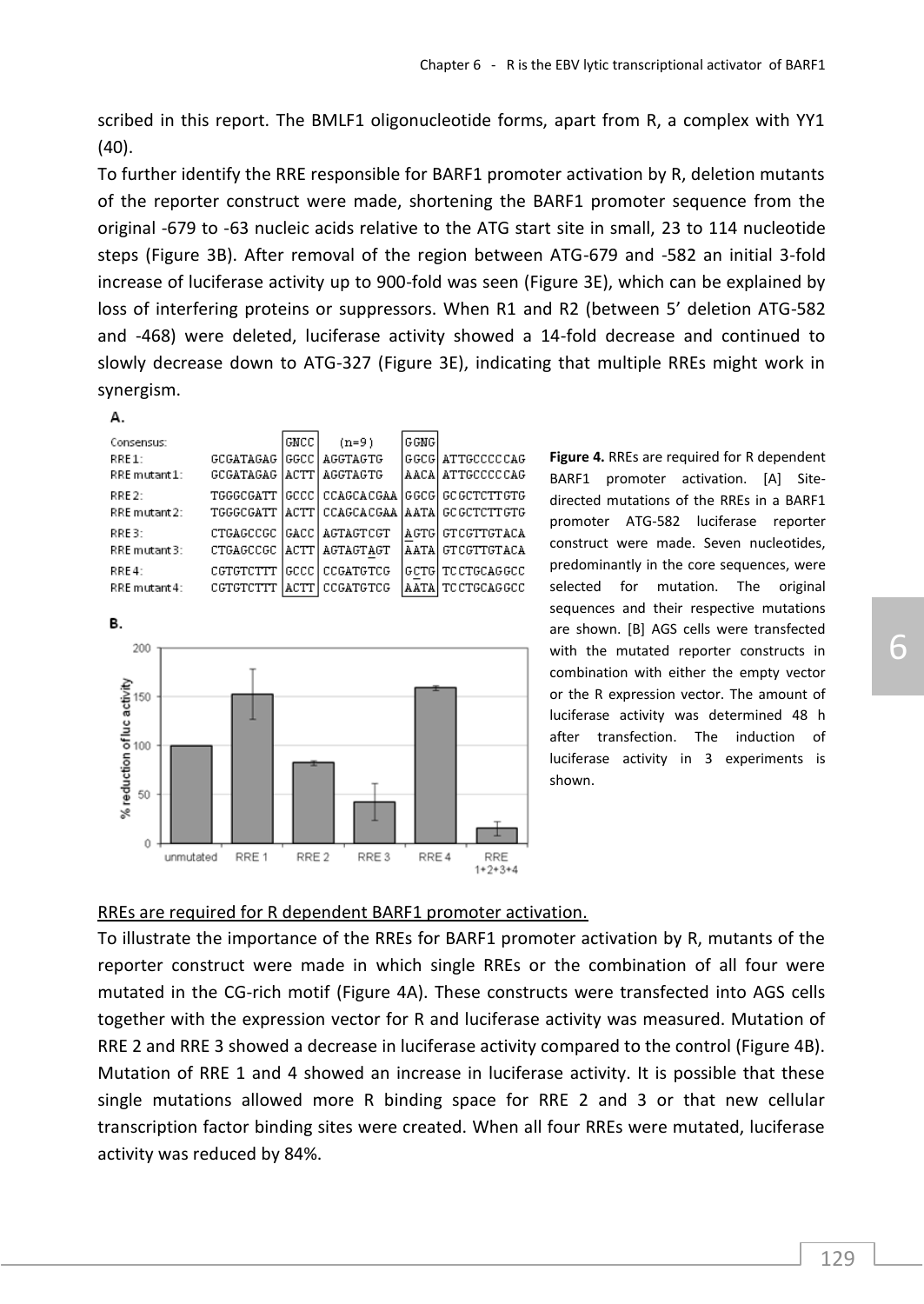#### BARF1 expression kinetics in response to R.

The kinetics of R-responsive genes differs among cell types and depends on the type of lytic stimuli used (22,33,40). The abundance of BARF1 RNA was examined at various time points after transfection with a R expression vector in AGS B95.8 wild-type (wt) cells, and compared to that seen with cells that were transfected with control vector. Expression of BARF1 mRNA in these cells was induced 15 h after transfection with R expression vector, and fold induction was low (~35) compared to empty vector control (Figure 5A). AGS B95.8 wt cells have some lytic cells in the pool (67), expressing R protein (Figure 5B) and expressing BARF1, which could shield new induction of BARF1 RNA by R. To obtain a more accurate and sensitive readout of BARF1 expression kinetics by R, AGS Z knockout cells, which do not express Z and have no background expression of R protein, were used (Figure 5D). Baseline levels of R mRNA were 630-fold lower in AGS ZKO cells than in AGS B95.8 wt cells (Figure 5E) and baseline levels of BARF1 RNA were 38 fold lower in AGS ZKO cells than in AGS B95.8 wt (Figure 5F). In AGS ZKO cells, induction of BARF1 RNA can be detected as early as 6 h after transfection with R expression vector (Figure 5C), confirming that expression of BARF1 as an early gene during lytic reactivation is activated by immediate-early R transactivating protein.

### **Discussion**

Secreted BARF1 protein is a potent immune modulator, and intracellularly, BARF1 may drive carcinogenesis. BARF1 is considered an early lytic gene, but detailed information about its epigenetic regulation and its transcriptional activation in the lytic cycle is absent (22). Latency of EBV is enabled by dense methylation of the viral episome. The methylation status of an EBV promoter influences its regulation by various transcription factors, and it generally induces transcriptional repression. In latency, BARF1 is expressed, however, this is observed only in EBV-related carcinomas and not in lymphomas (12). In carcinomas, BARF1 expression is not related to lytic cycle activation (9). The transcription of BARF1 in latent carcinomas might be explained by different levels of epigenetic regulation and/or involvement of different host cell transcription factors. The methylation status of the BARF1 gene control region in various cell lines was investigated, and almost all CpGs were methylated, in both carcinoma and B cell lines, indicating that a BARF1 transcription factor(s) must be able to overcome methylation-induced repression. When NaB and TPA were used to induce the lytic cycle, virtually all CpGs were demethylated. However, this can be a combined effect of the histone deacetylase inhibiting function of NaB in parallel with lytic cycle induced demethylation.

The switch from latent to lytic EBV infection is mediated by the viral immediate-early proteins Z and R inducing a series of non-structural viral genes preparing the cell for survival and viral DNA replication, finally resulting in the production and release of infectious viral particles (7,21). BARF1 belongs to the group of nonstructural EBV genes, functioning in apoptosis resistance and immune modulation (14-16,18). This study reveals that R, and not Z, is the BARF1 trancriptional activator. R transactivates BARF1 by direct binding to its promoter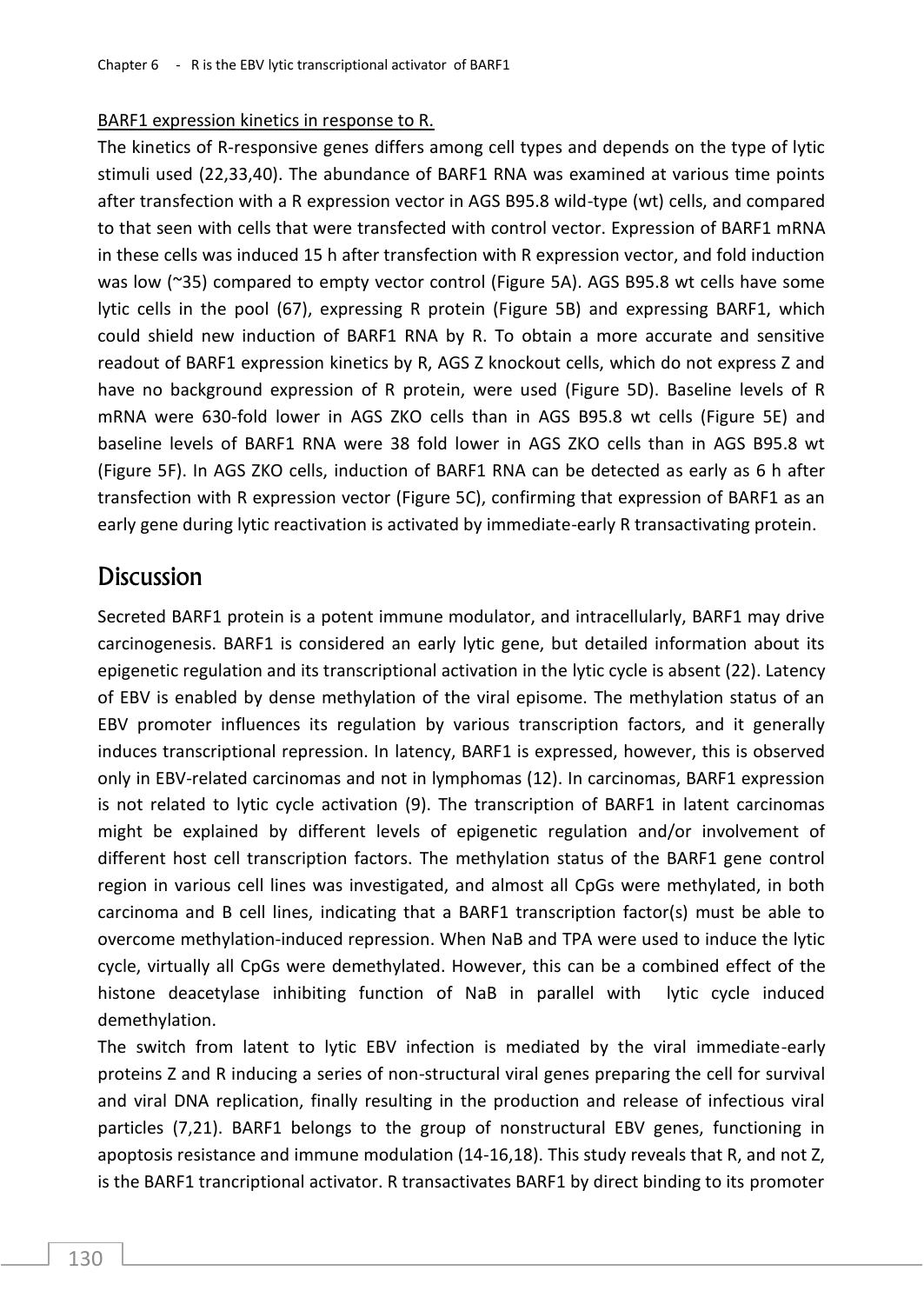

**Figure 5.** R transactivates BARF1 mRNA with early kinetics. [A] AGS B95.8 cells were transfected with R expression vector or empty vector. Cells were collected at different time points after transfection, and RNA was isolated and converted to cDNA using gene specific primers. Quantitative RT-PCR was performed and BARF1 values were normalized to U1A. The graph represents the fold induction of BARF1 mRNA by R (data represent averages of the results of two experiments). [B] SDS-PAGE Western blot analysis of R expression levels in AGS B95.8 cells after transfection with empty vector (-) and at various time points after transfection with R expression vector. [C] AGS ZKO cells were transfected with R expression vector or empty vector, and RT-PCR was performed on samples harvested at various time points as described for panel A. Values of fold induction of BARF1 mRNA by R, representing averages of the results of three experiments, are shown. [D] SDS-PAGE Westernblot analysis of R expression levels in AGS ZKO cells after transfection with empty vector (-) and at various time points after transfection with R expression vector. R protein was detectable 6 h after transfection. [E] R mRNA levels indicated a 630-fold difference in R baseline expression between AGS ZKO and AGS B95.8 cells. [F] BARF1 mRNA levels indicated a 38-fold difference in BARF1 baseline expression between AGS ZKO and AGS B95.8 cells.

and methylation does not influence R transactivating activity of the BARF1 promoter. EBV viral genome methylation differentially affects BZLF1 (Z) versus BRLF1 (R) activation of lytic viral promoters. Z has an enhanced ability to bind to methylated, versus unmethylated ZREs of the Na and R promoters but not other EBV promoters (55,56), while R activation of lytic promoters can be inhibited by methylation (BMRF1) or even put to a stop (BALF2, BLRF2) (CK Wille, Herpes Meeting Poland). Assays using a BARF1 promoter reporter construct, either methylated or unmethylated, showed R, and not Z, to be responsible for the induction of BARF1 transcription. Z was only moderately capable of inducing the methylated reporter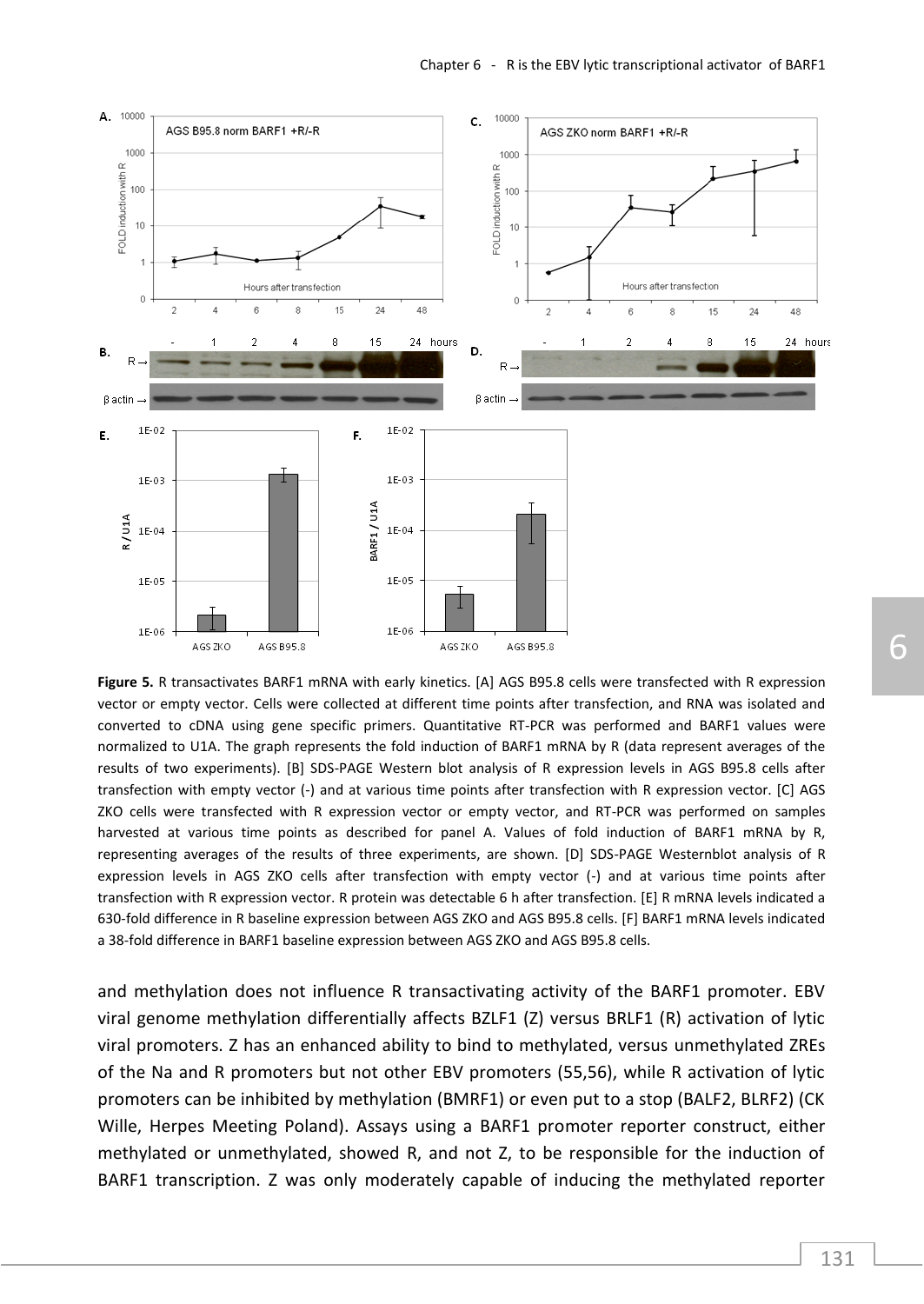construct, and the Z responsive elements found in the BARF1 promoter area are reversed oriented (68). Methylation reduced both the constitutive activity (approximately 4-fold lower, data not shown) and the R induced activity of the BARF1 promoter reporter construct, leaving the fold induction by R mostly unaffected by methylation, and indicating that other cellular transcription factors are affected by the methylation.

In induced HH514 BL cells, C666.1 NPC cells, and C17 xenografts BARF1 as well as R mRNA was present (Figure 1B). However, in the C15 xenograft only BARF1 mRNA could be detected. BARF1 is highly expressed in NPC and GC in which EBV displays a latency phenotype with no expression of lytic cycle genes (9-13). In carcinomas, BARF1 expression is likely regulated by a cell type-specific transcription factor(s) other than the R early gene, explaining the presence of R-independent BARF1 mRNA in the C15 xenograft.

Many RREs in the BARF1 promoter as well as other gene promoters contain CpG motifs in both the core and linker regions, and R binding to these RREs is not affected by methylation. Differences in levels of epigenetic modification in gene control regions, ranging from the RRE to the TATA-box and polymerase binding site, might explain why methylation is not inhibitory for BARF1 transcriptional activation whereas it is for other R responsive genes. The relative distance to the TATA-box and the quality and quantity of RREs combined with epigenetic modifications all together influence the interaction with other factors of the transcriptional apparatus.

Expression of R in cells harboring full or Z knockout EBV episomes demonstrated that R is capable of transactivating the BARF1 promoter in the context of the viral genome and independently of Z or viral replication. Chromatin immunoprecipitation further demonstrated that R binds to the BARF1 promoter region. The R transcriptional activator binds to a specific DNA sequence. Chen et al. previously published the consensus and optimal RRE sequences, based on mutagenesis of the core and 9-nucleotide linker (N9) sequences in the RRE in the BMLF1 promoter (40). Based on this consensus sequence, leaving room for error, we found that the BARF1 promoter region harbors seven potential RREs (Figure 3B). EMSA showed R binding to four probes containing BARF1 promoter sequences from -544 to - 327 relative to the BARF1 transcriptional ATG start site. Experiments with 5' deletion mutants of the reporter construct showed a 14-fold decrease of activity when RRE1 and RRE2 were lost and an additional 4-fold decrease after loss of RRE3 and RRE4, indicating that the RREs work in synergism. Results seen with mutations of the RREs in the BARF1 promoter reporter construct illustrate the importance of the RREs in promoter activation by R. Single mutation of RRE2 or RRE3 results in loss of transactivating activity, and mutation of all four RREs reduces luciferase activity to 16 % of the activity of the unmutated control. We found that the major RREs responsible for R activation of the BARF1 promoter were RRE 2, located between -516 and -498 relative to the BARF1 transcriptional ATG start site, and RRE 3 located between -426 and -409. Independently, Heilmann et al. (35) indicated that R binds to the bidirectional BALF2/BARF1 promoter. The BALF2 primer set used to determine R binding by ChIP analysis is flanks RRE2 and overlaps RRE3, with the high-confidence ChIP-sequence peak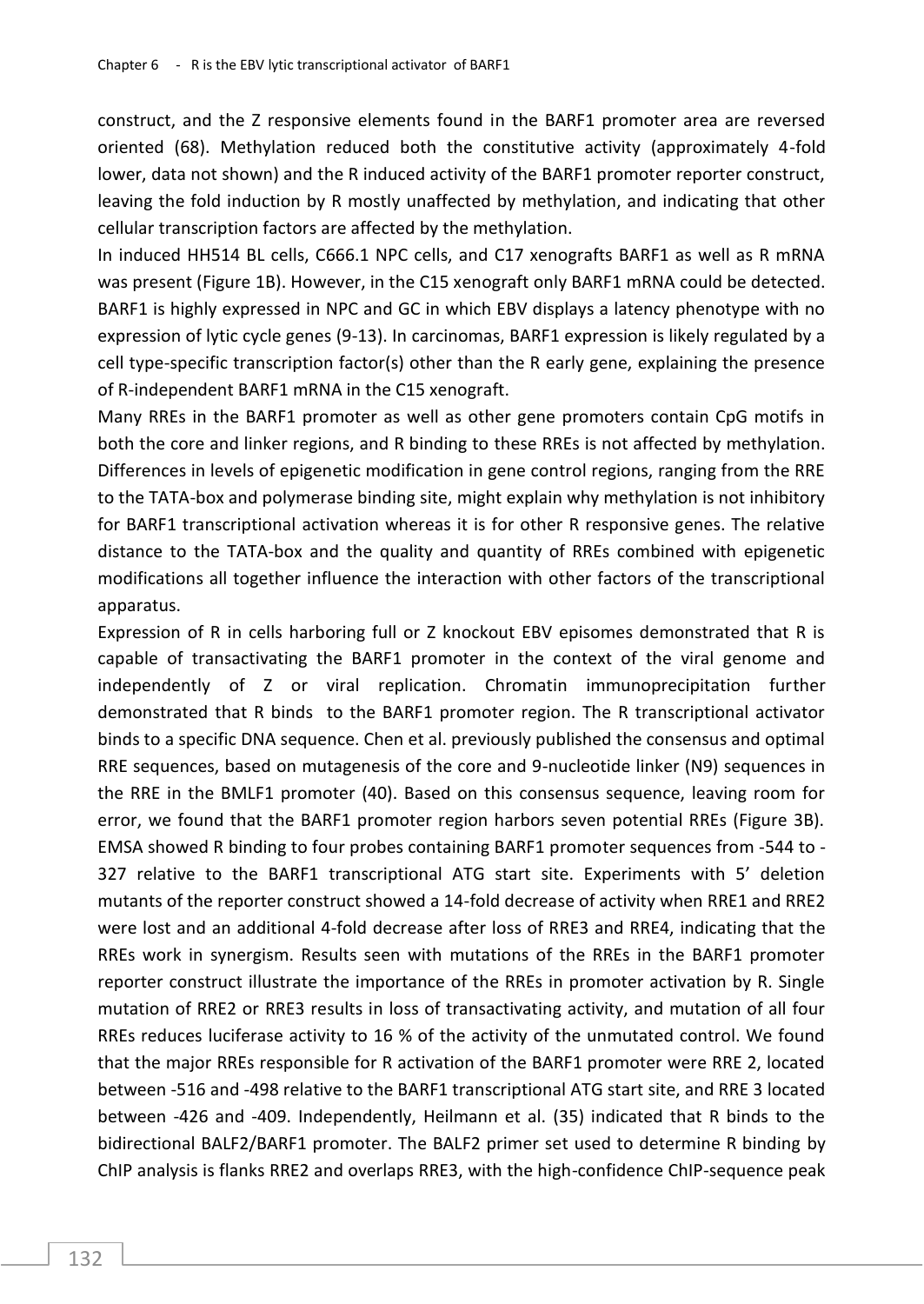in the middle, as indicated by the asterisk in Figure 3A. Although cell type differences and limitations of ChIP have to be considered, our findings largely agree with their data.

Since RRE7 overlaps best with the optimal RRE, it is remarkable that it does not show binding in EMSA. Also, the 5'deletionmutants of the BARF1 promoter reporter construct indicate RRE7 to be non functional as an R binding site. On the other hand, our group identified in the BARF1 promoter four RREs which all differ from the consensus RRE but did show binding in EMSA and were together capable of a strong promoter induction. RRE1 and RRE2, although having consensus core sequences, enclose internal spaces which deviate from the consensus in length. The second coresequence of RRE3 is agtg instead of the consensus ggNg, and also the second core sequence of RRE4 (gctg) differs from the consensus. Our four RRE oligos showed a low binding affinity in EMSA compared to the BMLF1-positive control oligonucliotide. Nevertheless, R was found to induce a 50- to 250-fold upregulation of luciferase activity. Most likely, the four RREs in the BARF1 promoter region work in synergism, with RRE2 and RRE3 the dominant responsible sites. Furthermore, the EMSA radiographs of all four BARF1 RRE oligonucleotides showed additional complexes of various sizes with other cellular factors (Figure 3D). Future studies utilizing DNA pulldown assays combined with mass spectrometry proteomics analysis might elucidate the identity and importance of the unknown factors in BARF1 gene regulation.

Previously, Chen et al. indicated that the kinetics of expression of R transactivated genes did not correlate with RRE affinity, and that other components might interfere with transcriptional activation (40). Although the affinities of R to the RREs in the BARF1 promoter region were not strong, BARF1 mRNA expression was detected rapidly at 6 h after transfection with an R expression vector in the AGS ZKO cell line. The maximum levels of BARF1 RNA were observed at 15 h. The BARF1 expression kinetics induced by R were similar, as observed by a microarray analysis of EBV lytic gene transcription induced by IgG crosslinking of Akata cells which resulted in BARF1 mRNA expression starting from 6 h after induction and reaching maximum levels after 12 h (22). The classification of BARF1 as an early gene indicates that the action of BARF1 protein in a biological context, inhibiting apoptosis and acting as an immunemodulator, is necessary in the early hours of lytic replication.

In conclusion, expression of the BARF1 protein during lytic replication is directly regulated by R, and not by the major IE protein Z, independently of BARF1 promoter methylation. The R responsive elements were mapped between -544 and -327 relative to the BARF1 transcriptional ATG start site. The fast kinetics of BARF1 expression induced by R indicated that BARF1 protein expression is necessary early during the viral replication cycle. Future experiments are necessary to unravel the role of cellular factors in BARF1 transcriptional regulation, both during lytic reactivation by R and in latent EBV-positive carcinoma.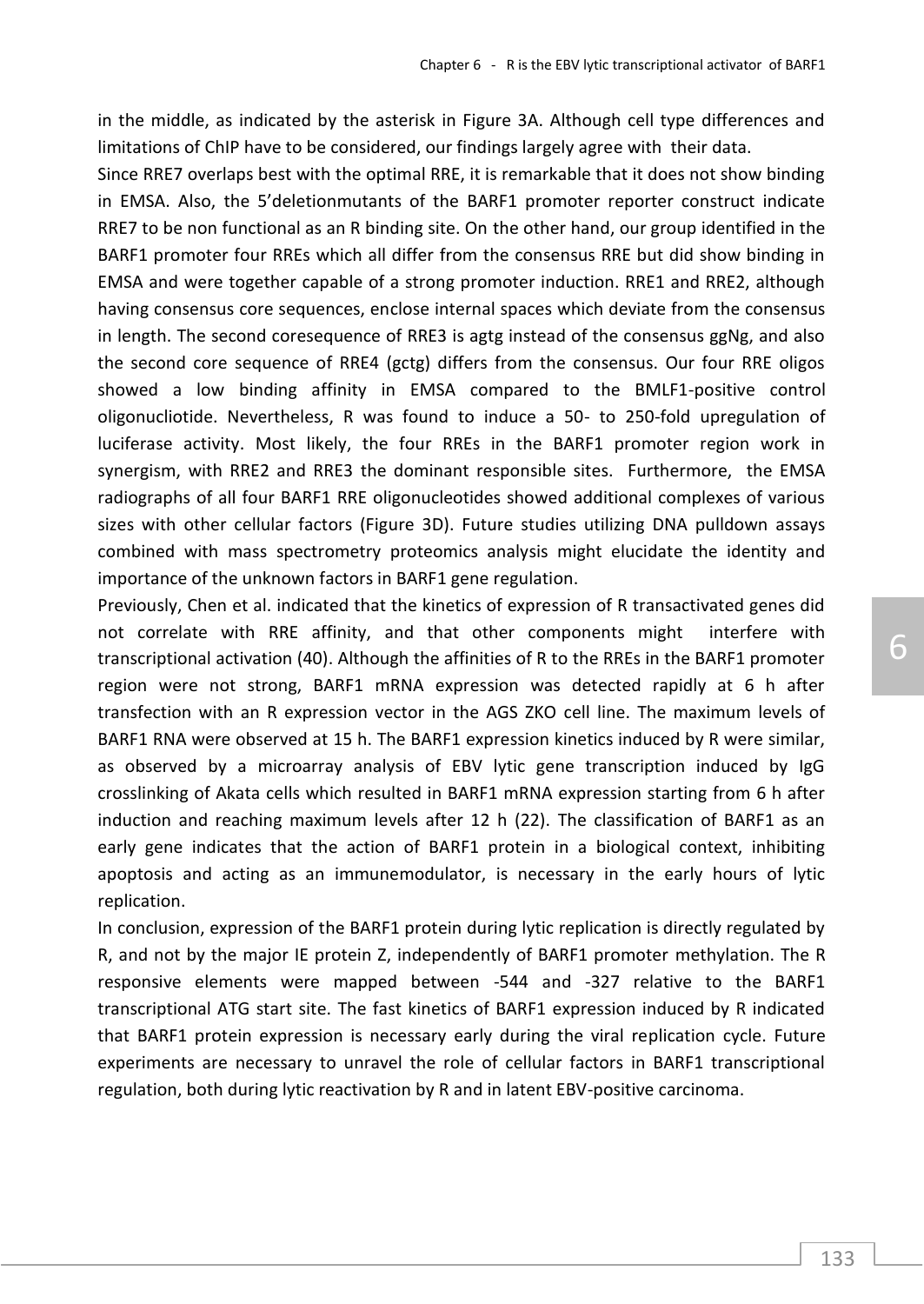### References

- 1. Rickinson AB. Epstein-Barr virus. In: Williams & Wilkins, ed. Fields Virology, 5th Edn. Philadelphia: Wolters Kluwer Health, 2007.
- 2. Sixbey JW, Nedrud JG, Raab-Traub N, Hanes RA, Pagano JS: Epstein-Barr virus replication in oropharyngeal epithelial cells. N Engl J Med 1984;310:1225-30.
- 3. Klein G, Giovanella BC, Lindahl T, Fialkow PJ, Singh S, Stehlin JS: Direct evidence for the presence of Epstein-Barr virus DNA and nuclear antigen in malignant epithelial cells from patients with poorly differentiated carcinoma of the nasopharynx. Proc Natl Acad Sci U S A 1974;71:4737-41.
- 4. Middeldorp JM, Brink AA, van den Brule AJ, Meijer CJ: Pathogenic roles for Epstein-Barr virus (EBV) gene products in EBVassociated proliferative disorders. Crit Rev Oncol Hematol 2003;45:1-36.
- 5. Raab-Traub N: Epstein-Barr virus in the pathogenesis of NPC. Semin Cancer Biol 2002;12:431-41.
- 6. Young LS, Rickinson AB: Epstein-Barr virus: 40 years on. Nat Rev Cancer 2004;4:757-68.
- 7. Kieff E. Epstein-Barr virus and Its Replication. In: Lippincott Williams & Wilkins, ed. Fields Virology, 2007 Edn Philadelphia: Wolters Kluwer Health, 2011.
- 8. Laichalk LL, Thorley-Lawson DA: Terminal differentiation into plasma cells initiates the replicative cycle of Epstein-Barr virus in vivo. J Virol 2005;79:1296-307.
- 9. Seto E, Yang L, Middeldorp J, et al.: Epstein-Barr virus (EBV)-encoded BARF1 gene is expressed in nasopharyngeal carcinoma and EBV-associated gastric carcinoma tissues in the absence of lytic gene expression. J Med Virol 2005;76:82-8.
- 10. Decaussin G, Sbih-Lammali F, de Turenne-Tessier M, Bouguermouh A, Ooka T: Expression of BARF1 gene encoded by Epstein-Barr virus in nasopharyngeal carcinoma biopsies. Cancer Res 2000;60:5584-8.
- 11. Stevens SJ, Verkuijlen SA, Hariwiyanto B, et al.: Noninvasive diagnosis of nasopharyngeal carcinoma: nasopharyngeal brushings reveal high Epstein-Barr virus DNA load and carcinoma-specific viral BARF1 mRNA. Int J Cancer 2006;119:608-14.
- 12. zur Hausen A, Brink AA, Craanen ME, Middeldorp JM, Meijer CJ, van den Brule AJ: Unique transcription pattern of Epstein-Barr virus (EBV) in EBV-carrying gastric adenocarcinomas: expression of the transforming BARF1 gene. Cancer Res 2000;60:2745-8.
- 13. Wang Y, Luo B, Zhao P, Huang BH: [Expression of Epstein-Barr virus genes in EBV-associated gastric carcinoma]. Ai Zheng 2004;23:782-7.
- 14. Wang Q, Tsao SW, Ooka T, et al.: Anti-apoptotic role of BARF1 in gastric cancer cells. Cancer Lett 2006;238:90-103.
- 15. Sheng W, Decaussin G, Sumner S, Ooka T: N-terminal domain of BARF1 gene encoded by Epstein-Barr virus is essential for malignant transformation of rodent fibroblasts and activation of BCL-2. Oncogene 2001;20:1176-85.
- 16. Strockbine LD, Cohen JI, Farrah T, et al.: The Epstein-Barr virus BARF1 gene encodes a novel, soluble colony-stimulating factor-1 receptor. J Virol 1998;72:4015-21.
- 17. Cohen JI, Lekstrom K: Epstein-Barr virus BARF1 protein is dispensable for B-cell transformation and inhibits alpha interferon secretion from mononuclear cells. J Virol 1999;73:7627-32.
- 18. Hoebe EK, Le Large TYS, Tarbouriech N, et al.: Epstein-Barr virus encoded BARF1 protein is a decoy receptor for macrophage colony stimulating factor and interferes with macrophage differentiation and activation. Viral Immunology 2012;submitted.
- 19. Hatfull G, Bankier AT, Barrell BG, Farrell PJ: Sequence analysis of Raji Epstein-Barr virus DNA. Virology 1988;164:334-40.
- 20. Ooka T. Biological Role of the BARF1 Gene Encoded by Epstein-Barr Virus. In: Robertson ES, ed. Epstein-Barr virus. Caister academic Press, 2005.
- 21. Israel BF, Kenney SC. EBV Lytic Infection. In: Robertson ES, ed. Epstein-Barr Virus. Philadelphia: Caister Academic Press, 2011.
- 22. Lu CC, Jeng YY, Tsai CH, et al.: Genome-wide transcription program and expression of the Rta responsive gene of Epstein-Barr virus. Virology 2006;345:358-72.
- 23. Petosa C, Morand P, Baudin F, Moulin M, Artero JB, Muller CW: Structural basis of lytic cycle activation by the Epstein-Barr virus ZEBRA protein. Mol Cell 2006;21:565-72.
- 24. Chang YN, Dong DL, Hayward GS, Hayward SD: The Epstein-Barr virus Zta transactivator: a member of the bZIP family with unique DNA-binding specificity and a dimerization domain that lacks the characteristic heptad leucine zipper motif. J Virol 1990;64:3358-69.
- 25. Farrell PJ, Rowe DT, Rooney CM, Kouzarides T: Epstein-Barr virus BZLF1 trans-activator specifically binds to a consensus AP-1 site and is related to c-fos. EMBO J 1989;8:127-32.
- 26. Flemington E, Speck SH: Evidence for coiled-coil dimer formation by an Epstein-Barr virus transactivator that lacks a heptad repeat of leucine residues. Proc Natl Acad Sci U S A 1990;87:9459-63.
- 27. Flemington E, Speck SH: Autoregulation of Epstein-Barr virus putative lytic switch gene BZLF1. J Virol 1990;64:1227-32.
- 28. Whitehouse A, Carr IM, Griffiths JC, Meredith DM: The herpesvirus saimiri ORF50 gene, encoding a transcriptional activator homologous to the Epstein-Barr virus R protein, is transcribed from two distinct promoters of different temporal phases. J Virol 1997;71:2550-4.
- 29. Lukac DM, Renne R, Kirshner JR, Ganem D: Reactivation of Kaposi's sarcoma-associated herpesvirus infection from latency by expression of the ORF 50 transactivator, a homolog of the EBV R protein. Virology 1998;252:304-12.
- 30. DeWire SM, McVoy MA, Damania B: Kinetics of expression of rhesus monkey rhadinovirus (RRV) and identification and characterization of a polycistronic transcript encoding the RRV Orf50/Rta, RRV R8, and R8.1 genes. J Virol 2002;76:9819-31.
- 31. Manet E, Rigolet A, Gruffat H, Giot JF, Sergeant A: Domains of the Epstein-Barr virus (EBV) transcription factor R required for dimerization, DNA binding and activation. Nucleic Acids Res 1991;19:2661-7.
- 32. Gruffat H, Manet E, Rigolet A, Sergeant A: The enhancer factor R of Epstein-Barr virus (EBV) is a sequence-specific DNA binding protein. Nucleic Acids Res 1990;18:6835-43.
- 33. Kenney S, Holley-Guthrie E, Mar EC, Smith M: The Epstein-Barr virus BMLF1 promoter contains an enhancer element that is responsive to the BZLF1 and BRLF1 transactivators. J Virol 1989;63:3878-83.
- 34. Hung CH, Liu ST: Characterization of the Epstein-Barr virus BALF2 promoter. J Gen Virol 1999;80 ( Pt 10):2747-50.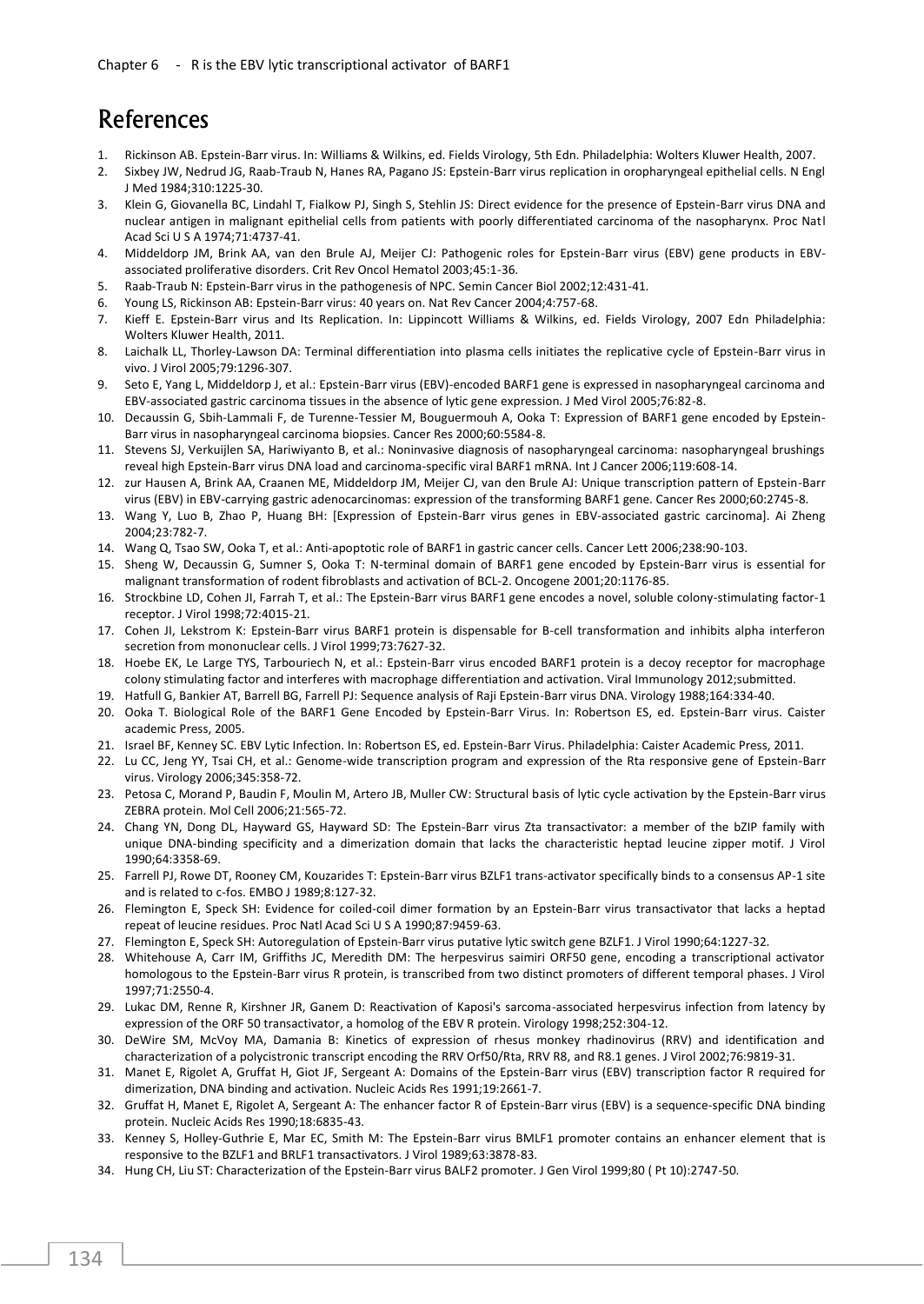- 35. Heilmann AM, Calderwood MA, Portal D, Lu Y, Johannsen E: Genome-wide analysis of Epstein-Barr virus rta DNA binding. J Virol 2012;86:5151-64.
- 36. Adamson AL, Darr D, Holley-Guthrie E, et al.: Epstein-Barr virus immediate-early proteins BZLF1 and BRLF1 activate the ATF2 transcription factor by increasing the levels of phosphorylated p38 and c-Jun N-terminal kinases. J Virol 2000;74:1224-33.
- 37. Chang Y, Lee HH, Chang SS, et al.: Induction of Epstein-Barr virus latent membrane protein 1 by a lytic transactivator Rta. J Virol 2004;78:13028-36.
- 38. Liu C, Sista ND, Pagano JS: Activation of the Epstein-Barr virus DNA polymerase promoter by the BRLF1 immediate-early protein is mediated through USF and E2F. J Virol 1996;70:2545-55.
- 39. Ragoczy T, Miller G: Autostimulation of the Epstein-Barr virus BRLF1 promoter is mediated through consensus Sp1 and Sp3 binding sites. J Virol 2001;75:5240-51.
- 40. Chen LW, Chang PJ, Delecluse HJ, Miller G: Marked variation in response of consensus binding elements for the Rta protein of Epstein-Barr virus. J Virol 2005;79:9635-50.
- 41. Gruffat H, Sergeant A: Characterization of the DNA-binding site repertoire for the Epstein-Barr virus transcription factor R. Nucleic Acids Res 1994;22:1172-8.
- 42. Heilmann AM, Calderwood MA, Johannsen E: Epstein-Barr virus LF2 protein regulates viral replication by altering Rta subcellular localization. J Virol 2010;84:9920-31.
- 43. Swenson JJ, Holley-Guthrie E, Kenney SC: Epstein-Barr virus immediate-early protein BRLF1 interacts with CBP, promoting enhanced BRLF1 transactivation. J Virol 2001;75:6228-34.
- 44. Robinson AR, Kwek SS, Hagemeier SR, Wille CK, Kenney SC: Cellular transcription factor Oct-1 interacts with the Epstein-Barr virus BRLF1 protein to promote disruption of viral latency. J Virol 2011;85:8940-53.
- 45. Chang LK, Liu ST, Kuo CW, et al.: Enhancement of transactivation activity of Rta of Epstein-Barr virus by RanBPM. J Mol Biol 2008;379:231-42.
- 46. Ambinder RF, Robertson KD, Tao Q: DNA methylation and the Epstein-Barr virus. Semin Cancer Biol 1999;9:369-75.
- 47. Bhende PM, Seaman WT, Delecluse HJ, Kenney SC: BZLF1 activation of the methylated form of the BRLF1 immediate-early promoter is regulated by BZLF1 residue 186. J Virol 2005;79:7338-48.
- 48. Ernberg I, Falk K, Minarovits J, et al.: The role of methylation in the phenotype-dependent modulation of Epstein-Barr nuclear antigen 2 and latent membrane protein genes in cells latently infected with Epstein-Barr virus. J Gen Virol 1989;70 ( Pt 11):2989- 3002.
- 49. Minarovits J, Minarovits-Kormuta S, Ehlin-Henriksson B, Falk K, Klein G, Ernberg I: Host cell phenotype-dependent methylation patterns of Epstein-Barr virus DNA. J Gen Virol 1991;72 ( Pt 7):1591-9.
- 50. Bird AP, Wolffe AP: Methylation-induced repression--belts, braces, and chromatin. Cell 1999;99:451-4.
- 51. Robertson KD, Ambinder RF: Methylation of the Epstein-Barr virus genome in normal lymphocytes. Blood 1997;90:4480-4.
- 52. Minarovits J, Hu LF, Marcsek Z, Minarovits-Kormuta S, Klein G, Ernberg I: RNA polymerase III-transcribed EBER 1 and 2 transcription units are expressed and hypomethylated in the major Epstein-Barr virus-carrying cell types. J Gen Virol 1992;73 ( Pt 7):1687-92.
- 53. Tao Q, Robertson KD, Manns A, Hildesheim A, Ambinder RF: The Epstein-Barr virus major latent promoter Qp is constitutively active, hypomethylated, and methylation sensitive. J Virol 1998;72:7075-83.
- 54. Takacs M, Banati F, Koroknai A, et al.: Epigenetic regulation of latent Epstein-Barr virus promoters. Biochim Biophys Acta 2010;1799:228-35.
- 55. Bhende PM, Seaman WT, Delecluse HJ, Kenney SC: The EBV lytic switch protein, Z, preferentially binds to and activates the methylated viral genome. Nat Genet 2004;36:1099-104.
- 56. Dickerson SJ, Xing Y, Robinson AR, Seaman WT, Gruffat H, Kenney SC: Methylation-dependent binding of the epstein-barr virus BZLF1 protein to viral promoters. PLoS Pathog 2009;5:e1000356.
- 57. Kalla M, Schmeinck A, Bergbauer M, Pich D, Hammerschmidt W: AP-1 homolog BZLF1 of Epstein-Barr virus has two essential functions dependent on the epigenetic state of the viral genome. Proc Natl Acad Sci U S A 2010;107:850-5.
- 58. Kalla M, Gobel C, Hammerschmidt W: The lytic phase of epstein-barr virus requires a viral genome with 5-methylcytosine residues in CpG sites. J Virol 2012;86:447-58.
- 59. Park JG, Yang HK, Kim WH, et al.: Establishment and characterization of human gastric carcinoma cell lines. Int J Cancer 1997;70:443-9.
- 60. Feederle R, Kost M, Baumann M, et al.: The Epstein-Barr virus lytic program is controlled by the co-operative functions of two transactivators. EMBO J 2000;19:3080-9.
- 61. Middeldorp JM, Herbrink P: Epstein-Barr virus specific marker molecules for early diagnosis of infectious mononucleosis. J Virol Methods 1988;21:133-46.
- 62. Busson P, Ganem G, Flores P, et al.: Establishment and characterization of three transplantable EBV-containing nasopharyngeal carcinomas. Int J Cancer 1988;42:599-606.
- 63. Hardwick JM, Lieberman PM, Hayward SD: A new Epstein-Barr virus transactivator, R, induces expression of a cytoplasmic early antigen. J Virol 1988;62:2274-84.
- 64. Klug M, Rehli M: Functional analysis of promoter CpG methylation using a CpG-free luciferase reporter vector. Epigenetics 2006;1:127-30.
- 65. Li LC, Dahiya R: MethPrimer: designing primers for methylation PCRs. Bioinformatics 2002;18:1427-31.
- 66. Miller G, El-Guindy A, Countryman J, Ye J, Gradoville L: Lytic cycle switches of oncogenic human gammaherpesviruses. Adv Cancer Res 2007;97:81-109.
- 67. Li Y, Webster-Cyriaque J, Tomlinson CC, Yohe M, Kenney S: Fatty acid synthase expression is induced by the Epstein-Barr virus immediate-early protein BRLF1 and is required for lytic viral gene expression. J Virol 2004;78:4197-206.
- 68. Bergbauer M, Kalla M, Schmeinck A, et al.: CpG-methylation regulates a class of Epstein-Barr virus promoters. PLoS Pathog 2010;6:e1001114.